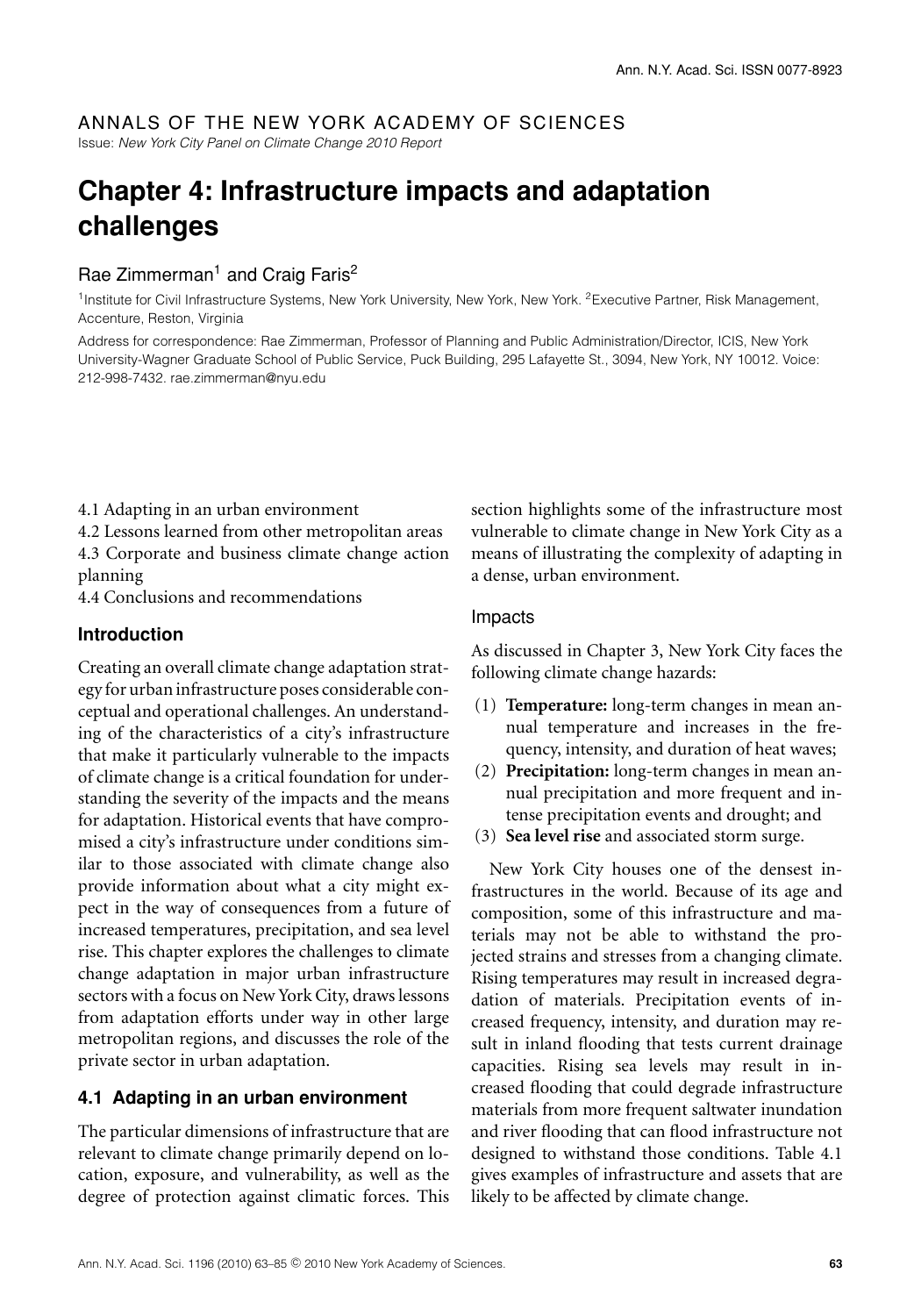| Infrastructure                                               |                                  |                                                                                                                                                                                                                                                                                               |
|--------------------------------------------------------------|----------------------------------|-----------------------------------------------------------------------------------------------------------------------------------------------------------------------------------------------------------------------------------------------------------------------------------------------|
| sector<br>and component                                      | Climate risk factor <sup>a</sup> | Potential infrastructure impacts <sup>b</sup>                                                                                                                                                                                                                                                 |
| Energy                                                       |                                  |                                                                                                                                                                                                                                                                                               |
| Production                                                   | Temperature                      | -Increased user demand for and consumption of energy<br>-Increase in peak load days<br>-Potential for more frequent power outages<br>-Overuse and strain on equipment and materials, increasing<br>maintenance                                                                                |
|                                                              |                                  | -Equipment damage                                                                                                                                                                                                                                                                             |
|                                                              | Precipitation<br>Sea level rise  | -Equipment damage from flooding<br>-Equipment damage from flooding and corrosive effects of<br>seawater                                                                                                                                                                                       |
| Transmission and<br>distribution overhead<br>and underground | Temperature                      | -Increased sag of overhead lines<br>-Increase in number of underground fires, manhole<br>explosions<br>-Increase in outage frequency, extent (customers lost), and<br>duration                                                                                                                |
|                                                              | Precipitation                    | -Increase in number and duration of local outages from<br>flooded and corroded equipment                                                                                                                                                                                                      |
|                                                              | Sea level rise                   | -Increase in number and duration of local outages from<br>flooded and corroded equipment                                                                                                                                                                                                      |
| Transportation                                               |                                  |                                                                                                                                                                                                                                                                                               |
| Roadways                                                     | Temperature                      | -Increased road material degradation, resulting in increased<br>road maintenance                                                                                                                                                                                                              |
|                                                              | Precipitation                    | -Declining level of service from flooded roadways <sup>c</sup><br>-Increased hours of delay from increased congestion during<br>street flooding<br>-Insufficient pumping capacity and associated increased<br>energy use for additional pumping to remove excess<br>water to prevent flooding |
|                                                              | Sea level rise                   | -Declining "level of service" from flooded roadways<br>-Increased hours of delay from increased congestion during<br>street flooding episodes<br>-Insufficient pumping capacity and associated increased<br>energy use for additional pumping to remove excess<br>water to prevent flooding   |
| Transit                                                      | Temperature                      | -Increased use of cooling equipment<br>-Increased rail degradation and equipment deterioration,<br>resulting in increased maintenance<br>-For commuter rail, increase in transit accidents from train<br>collisions with overhead lines sagging                                               |

## **Table 4.1. Examples of potential infrastructure impacts from climate risk factors by sector and component**

*Continued.*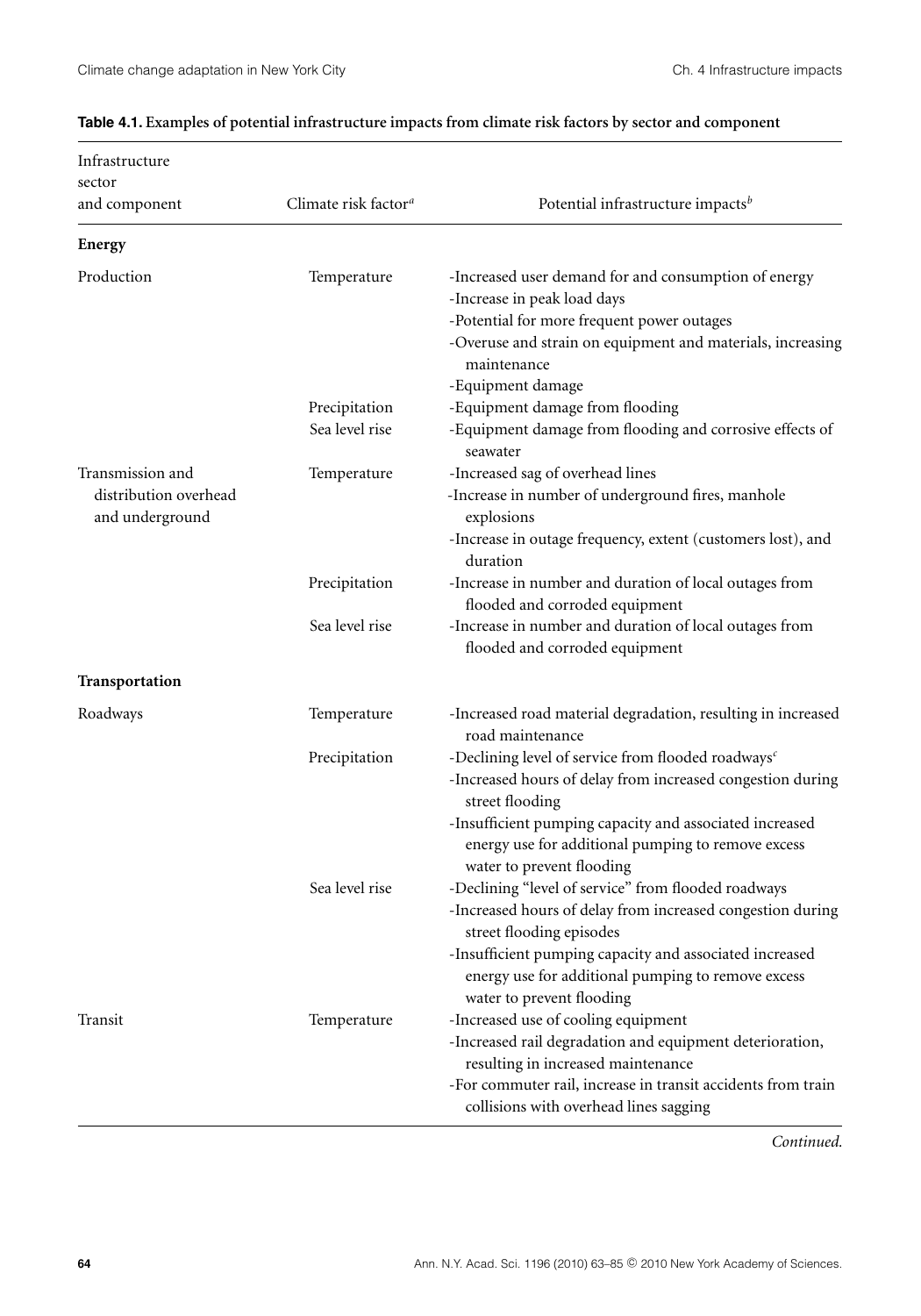# Infrastructure sector and component Climate risk factor<sup>a</sup> Potential infrastructure impacts<sup>b</sup> Precipitation -Insufficient pumping capacity and associated increased energy use to remove excess water for the prevention of flooding -Mean Distance Between Failure (MDBF) decreases producing delays -Increase in number of stops due to emergencies -Increase in number of emergency evacuations Sea level rise **-Increased rail degradation and equipment deterioration** from saltwater inundation, resulting in increased maintenance **Water supply***<sup>d</sup>* Quantity Temperature -Safe yield rate can decline for groundwater and surface water supplies due to increased evaporation -Reservoir levels decline Precipitation -Uncertain changes in precipitation producing variable and unpredictable water supplies Sea level rise **-Impact on emergency supply from salt front movement** Distribution of Temperature -Changes in characteristics of water flow through pipes water supply **Precipitation** -Pressure changes in water distribution system -Increased corrosion -Increased water loss Sea level rise -Increased flooding (infiltration and inflow) from flooded distribution lines Quality Temperature -Increased evaporation in surface water supplies contributes to deteriorating water quality due to concentration of contaminants Precipitation -Impact on water quality from increased turbidity -Increased concentration of pollutants Sea level rise -Impact on emergency supply from salt front movement -Potential increase in infiltration into distribution systems **Waste (wastewater)** Quality Temperature -Treatment capability of wastewater treatment plants improved up to a point due to increased heat affecting biological processes but then declines if temperatures exceed tolerance limits

#### **Table 4.1.** *Continued*

*Continued.*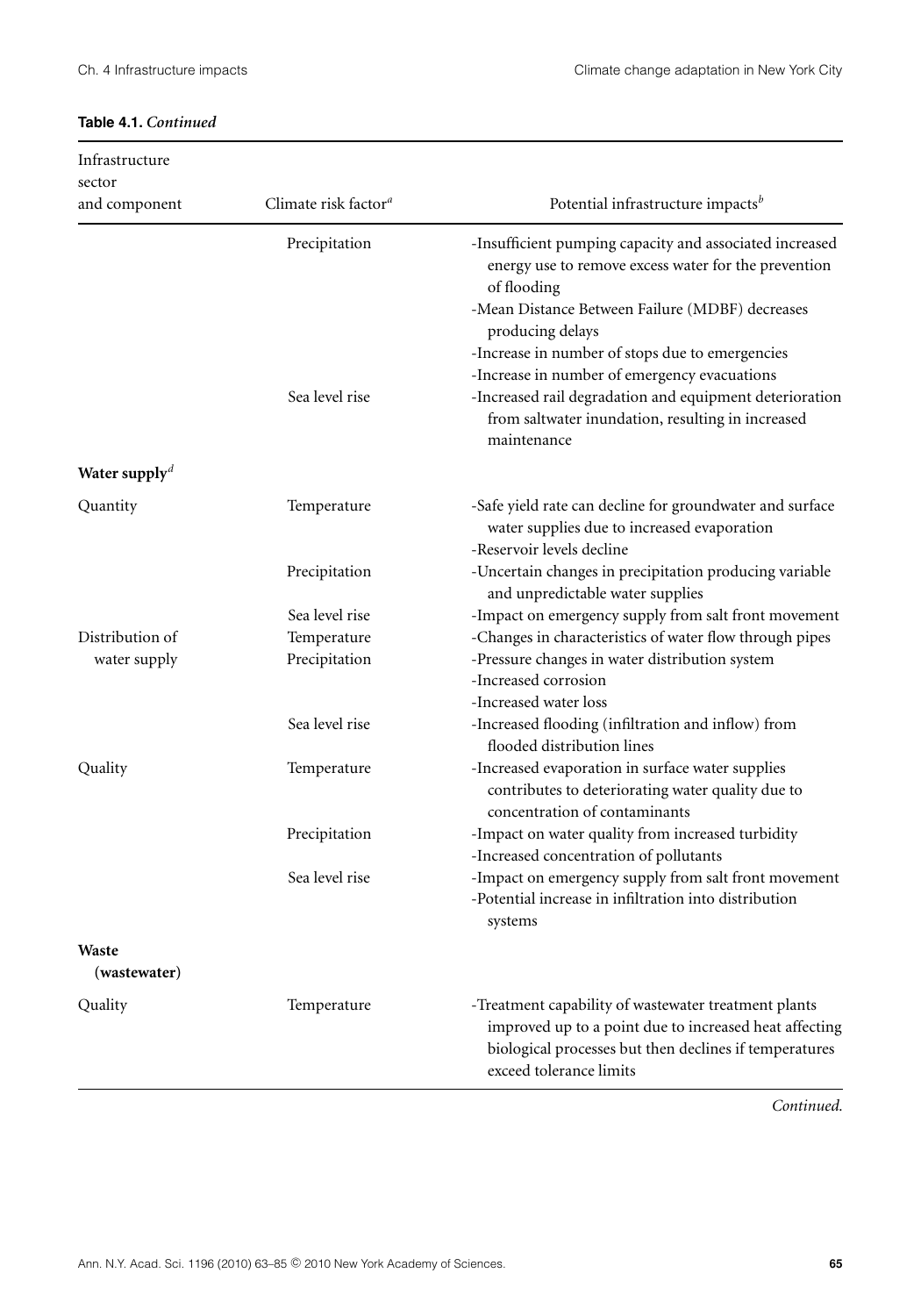## **Table 4.1.** *Continued*

| Infrastructure              |                                  |                                                                                                                                                                                              |
|-----------------------------|----------------------------------|----------------------------------------------------------------------------------------------------------------------------------------------------------------------------------------------|
| sector<br>and component     | Climate risk factor <sup>a</sup> | Potential infrastructure impacts <sup>b</sup>                                                                                                                                                |
|                             |                                  | -If substantial evaporation or drought occurs, quantity<br>of wastewater becomes insufficient to sustain<br>treatment processes                                                              |
|                             | Precipitation                    | -Hydraulic capacity of sewers and wastewater<br>treatment plants exceeded owing to increased flows<br>-Treatment capacity of treatment plants exceeded from<br>dilution from increased flows |
|                             |                                  | -Decline in water quality reflected in Clean Water Act<br>standard variances                                                                                                                 |
|                             | Sea level rise                   | -Reduced function of wastewater treatment plants if<br>sea level overwhelms plant facilities                                                                                                 |
| Waste (solid waste)         |                                  | -Sewer backups from excess and accumulated water                                                                                                                                             |
| Closed landfills            | Temperature                      | -Alteration of chemical composition of contaminants<br>below the surface, changing evaporation rates                                                                                         |
|                             | Precipitation                    | -Unexpected leaching of contaminants where<br>precipitation penetrates the surface of closed<br>landfills                                                                                    |
|                             | Sea level rise                   | -Release of contaminants from unexpected inundation<br>of landfills increasing public health concerns                                                                                        |
| Marine transfer             | Temperature                      | -Increased evaporation of contaminants from refuse                                                                                                                                           |
| stations                    | Precipitation                    | -Marine transportation impeded                                                                                                                                                               |
|                             | Sea level rise                   | -Alignment of marine transfer station docking facilities<br>with landside facilities affected                                                                                                |
| Curbside refuse             | Temperature                      | -Increased evaporation of contaminants and decay of<br>refuse, thereby increasing public health concerns<br>from vermin                                                                      |
|                             | Precipitation                    | -Increased damages to curbside refuse containment<br>and releasing refuse, increasing public health<br>concerns                                                                              |
|                             | Sea level rise                   | -Inundation of refuse from water releases<br>contaminants to streets and waterways, increasing<br>public health concerns                                                                     |
| Communications              |                                  |                                                                                                                                                                                              |
| Supplies: electric<br>power | Temperature                      | -Power disruption/outage frequency and severity<br>affects communication equipment                                                                                                           |
|                             | Precipitation                    | -Equipment flooded and stored materials damaged                                                                                                                                              |
|                             | Sea level rise                   | -Increased flooding of equipment and corrosion from<br>salt water                                                                                                                            |

*Continued.*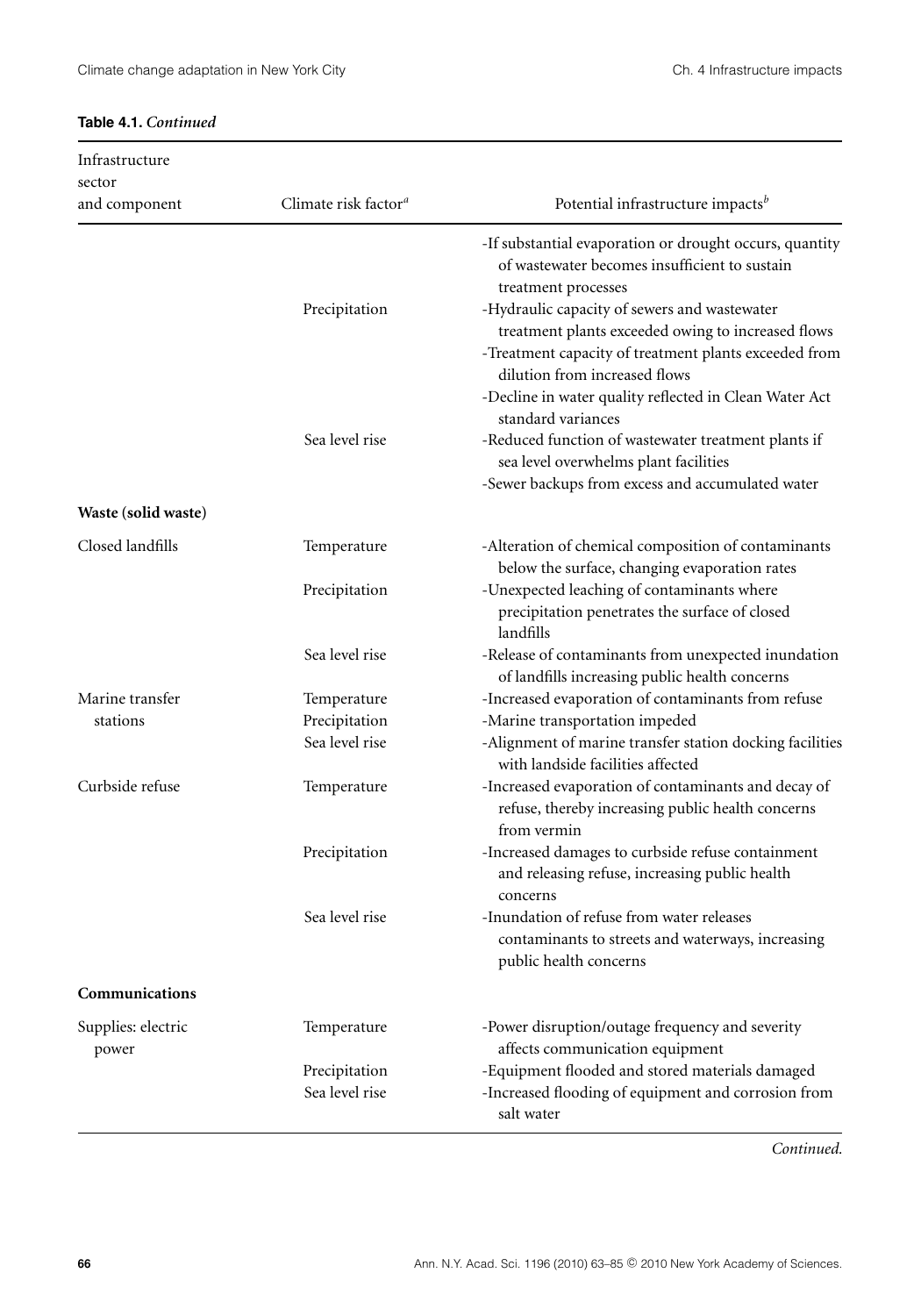| Infrastructure<br>sector<br>and component | Climate risk factor <sup>a</sup> | Potential infrastructure impacts <sup>b</sup>                                                                                                                                                                             |
|-------------------------------------------|----------------------------------|---------------------------------------------------------------------------------------------------------------------------------------------------------------------------------------------------------------------------|
| Equipment: fiber<br>optic cable; cell     | Temperature                      | -Destruction of equipment and increased<br>maintenance                                                                                                                                                                    |
| towers; internet                          | Precipitation                    | -Excessive precipitation flooding equipment<br>-Line congestion, tower destruction, or loss of<br>function<br>-Call carrying capacity reduced, lost, or blocked<br>-Internet traffic increases and accessibility declines |
|                                           | Sea level rise                   | -Increased flooding of equipment and corrosion<br>from salt water from increased sea level rise                                                                                                                           |

#### **Table 4.1.** *Continued*

Sources: Infrastructure impact measures are drawn from New York City, Mayor's Management Report (2008) and various regulatory and professional practices within each infrastructure sector. New York State Department of Public Service Office of Communications, Network Reliability After 9/11, Nov. 2, 2002. http://www.dps.state.ny.us/DPS-NetworkReliabilityRpt.pdf

*<sup>a</sup>*Terminology used in the NPCC, Climate Risk Information Appendix A, and also referred to as climate risk factors.

*<sup>b</sup>*Terminology used in the NPCC, Climate Risk Information Appendix A. Note: The list in this table includes impacts related to both supply and demand for system services, but does not organize the impacts in that way.

*<sup>c</sup>* Level of Service (LOS) is measured as the ratio of road volume to capacity from 0–1 in increasing order of deterioration, and is a commonly used roadway transportation indicator.

<sup>d</sup>New York City DEP Climate Change Program, Assessment and Action Plan, New York, NY: NYCDEP May 2008.

#### Energy

The provision of electricity can be roughly divided into production and distribution facilities, though many intermediate processes and facilities exist between these two services, such as transformers, area substations, switching stations, generators, and transmission towers. New York City is required to produce 80% of its electric power needs (in terms of forecasted peak events), though some pre-existing transmission systems providing external electricity that are dedicated to providing electricity for New York City can be included as part of the 80%.<sup>1</sup> This condition presents a challenge to adaptation since on the one hand it promotes security and on the other hand it poses constraints on alternative ways of obtaining power from outside the city.

Production facilities for electric power are concentrated in a relatively few locations relative to the customer base they serve. Presently, about two dozen power plants of varying sizes are operating in New York City (Fig. 4.1), and over a dozen more were proposed as of 2005. These facilities are owned and/or operated by a half-dozen entities. Traditionally power plants have required shoreline or close to shoreline locations for water intake structures and cooling water discharges; thus a number of the city's existing production facilities are located at lower elevations and potentially sensitive to flooding due to sea level rise.

Transmission lines that service the city are also relatively concentrated, entering the city from relatively few directions and providing little flexibility should any one of these lines be compromised. The lines enter New York City primarily from Westchester to the north and secondarily from Long Island to the east and New Jersey to the west. Thus, any given disruption in one of these locations will have relatively widespread impacts. The distribution system serving New York City, distinct from transmission, is one of the densest in the world, consisting of approximately 90,000 miles (145,000 kilometers) of underground distribution lines and 55 distribution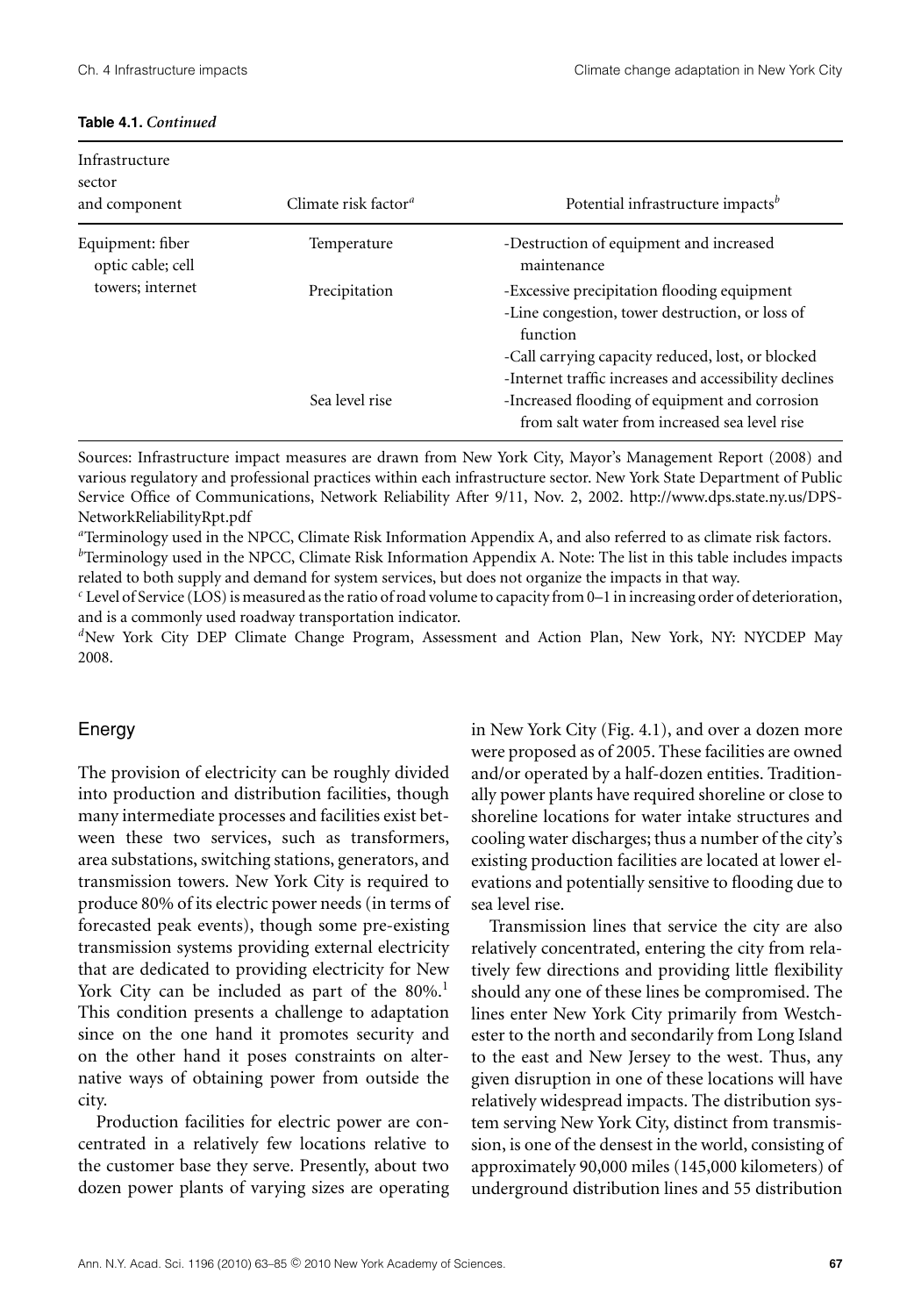

**Figure 4.1. Locations of New York City power plants relative to 10-foot elevation contour.**

**Sources: Compiled from power plant web sites and NOAA MESA NY Bight Atlas Monograph for historical records, K. Ascher,** *The Works* **(Penguin Press 2005), p. 98, and NYS DEC South Pier Improvement Project Gowanus Power Plan, April 3, 2008, http://www.dec.ny.gov/docs/permits ej operations pdf/gpublic2.pdf. http://www.uspowergen.com/projects/south-pier/. Dots indicate very approximate locations of 22 existing power plants. The base map indicating 10 foot sea level contours is from V. Gornitz of GISS.**

networks within the city, each of which can operate independently of the other.<sup>2</sup>

Energy infrastructure poses a number of challenges to adaptation. Most infrastructure in the city relies on the city's power grid for energy, thus if it fails the other infrastructures that are dependent on it fail. The facilities that produce and distribute energy have traditionally been located in low-lying areas and are difficult and expensive to relocate. In addition, many power plants need to be located near the water to accommodate fuel deliveries, the use of water for cooling and steam generation, and water discharges, making relocation to areas not susceptible to flooding virtually impossible. These facilities are also concentrated in a relatively few locations within the city increasing the impacts of a climate hazard occurring at one location. The electric power

industry is subject to a variety of regulations which presents a challenge to incorporating any new demands, such as climate change information, into its portfolio. Limited resources and multiple demands on those resources present another challenge to meeting energy needs. This situation is not only specific to New York City but is also common to the energy sector in general, occurring in many other urban areas as well.

## **Transportation**

The transportation sector comprises the facilities and services to move people and materials over and through land, water, and air. It encompasses many modes of transport, including personal vehicles traveling on surface roads and public and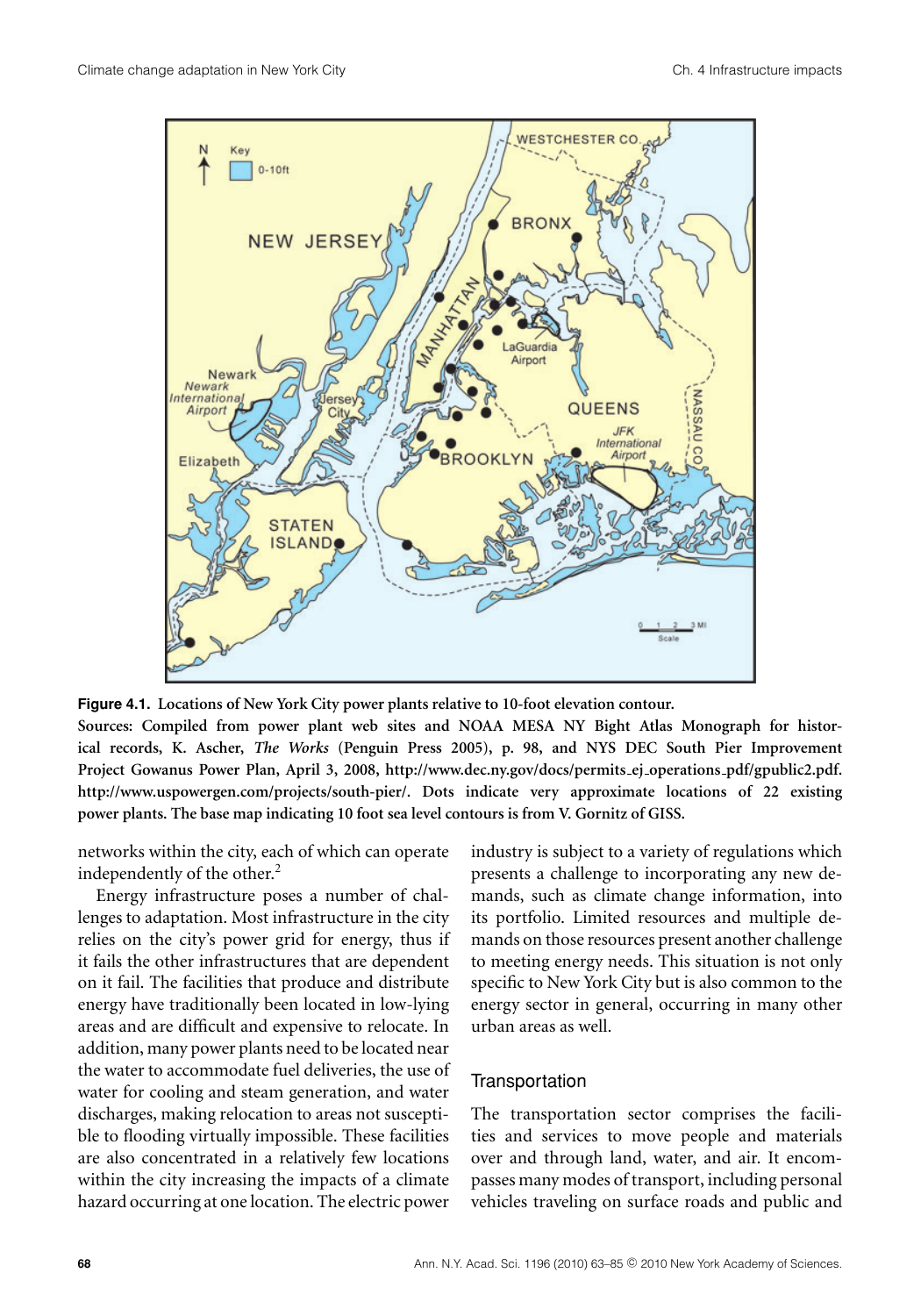

**Figure 4.2. Location and capacity constraints of New York City rail and subways. Source: City of New York,** *PlaNYC: A Greener, Greater NY***, New York, NY: City of NY, April 2007, p. 96. http://www.nyc.gov/html/planyc2030/downloads/pdf/report\_transportation.pdf.**

private transport via bus, rail, ferries, and airplanes. Given the extent of use of rail transit within New York City, this section focuses on rail transit for passengers to illustrate the complexities and challenges that the transportation sector in general will encounter in adapting to climate change.

The rail transit system serving New York City is the largest in the United States. Seven local and regional transit systems serve the city; however, the city has little jurisdictional control over these systems (see Fig. 4.2 for major rail lines). First, the Metropolitan Transportation Authority (MTA) manages three of the city's transit agencies: New York City Transit, Metro North and the Long Island Railroad. New York City Transit has 660 passenger miles of track (840 in total) and serves 1.5 billion passengers annually within the five boroughs (see Fig. 4.3 for station locations). Metro-North has 775 miles of track and services more than 80 million passengers annually running mainly to and from locations north of the city. The Long Island Railroad that runs to and from Long Island east of the city and has 594 miles of track and services 82 million passengers per year (MTA, 2008).

Second, the Port Authority of NY and NJ manages the Port Authority Trans Hudson system (PATH), which has 43 miles of track and services 66.9 million passengers per year between locations within relatively close proximity to the Hudson River (PANYNJ, 2008). Third, NJ Transit, a system managed by a different agency, runs further into New Jersey and enters New York City, has 643 miles of track and services 241.1 million passengers per year (NJ Transit, 2007). Fourth, Amtrak is also another provider of rail services, providing regional service through New York City. Other providers exist as well for freight transport via rail. Many of these systems share passengers and facilities that would require extensive coordination in the event of changes for adaptation.

The sheer size and density of the city's transit sector, the fact that many of the facilities are located underground and/or either in coastal or river floodplains, the difficulty and considerable expense that would be incurred to retrofit or to relocate vulnerable portions of the system, and the need to keep the system operational are important considerations for climate change adaptation. The system has condition and capacity issues, which add to the climate change problem (Figs. 4.2 and 4.3). The transit sector and roadways have multiple owners and complex sharing arrangements that pose challenges to introducing adaptation.

The city's rail systems are vulnerable to climate change by virtue of their low elevations which are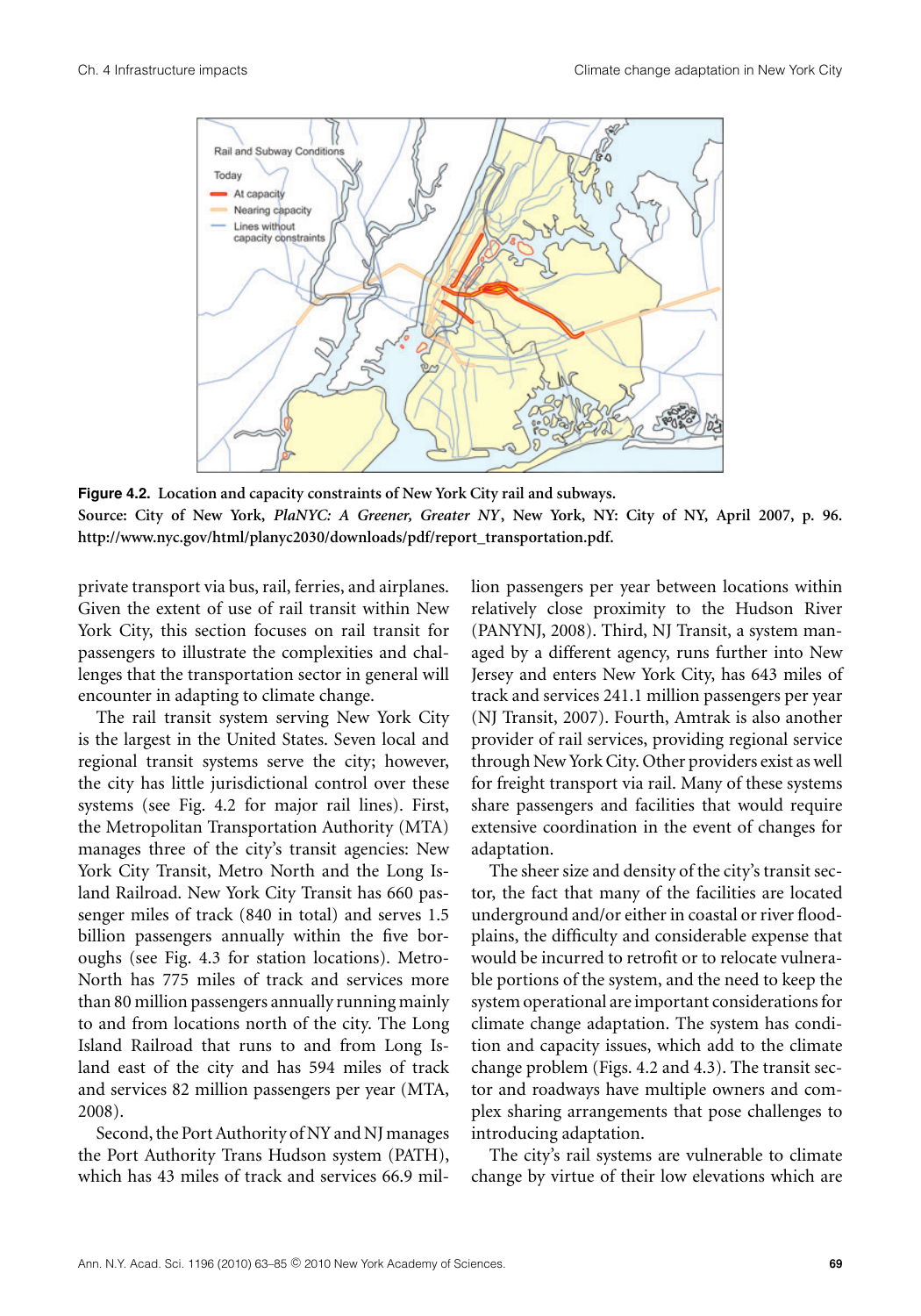

**Figure 4.3. Location and condition of New York City subway stations.**

**Source: City of New York,** *PlaNYC: A Greener, Greater NY***, New York, NY: City of NY, April 2007, p. 93. http://www.nyc.gov/html/planyc2030/downloads/pdf/report\_transportation.pdf.**

susceptible to flooding from increased precipitation and sea level rise. Although many rail components in New York City are at low elevations, there is a dramatic variation in height above sea level. These locations are well known for the New York area, which will help in identifying particularly vulnerable areas (U.S. Army Corps of Engineers, 1995; and summarized in Jacob *et al.*, 2001; Jacob *et al.*, 2007; Zimmerman, 2003a; and Zimmerman and Cusker, 2001). For example, New York City Transit subway stations are as high as 91 feet, $4$  and as low as 180 feet below sea level in upper Manhattan. In addition to the stations themselves, the location and design of public entrances and exits, ventilation facilities, and manholes can play a role in determining vulnerability. Many stations are also very old, and the difficulty of relocating or elevating them to avoid flooding necessitates additional adaptation strategies.

A recent incident of heavy precipitation of short duration gives an example of how extensive flooding of the rail system can be. Massive area-wide flooding from the August 8, 2007 storm discussed in Chapter 1 resulted in a near system-wide outage of the MTA subways during the morning rush hour. The event also required the removal of 16,000 pounds of debris from tracks and the repair or replacement of induction stop motors, track relays, resistors, track transformers, and electric switch motors.<sup>5</sup> Such phenomena have periodically halted transit in New York City over the years (MTA, 2007) necessitating the use of large and numerous pumps throughout the system. Storms such as these lend themselves to analogies to flooding from climate change in the future (Rosenzweig *et al.,* 2007).

The flexibility of transit users to shift from one system to another is an important adaptation mechanism. An important factor influencing adaptation for rail transit facilities is the extent to which the configuration of transit networks consist of single extended rail lines that are not frequently interconnected with other lines, resulting in relatively little flexibility for shifting to another rail line if any one area of the line is disabled. Shifting to bus lines is often an option under such conditions. Portions of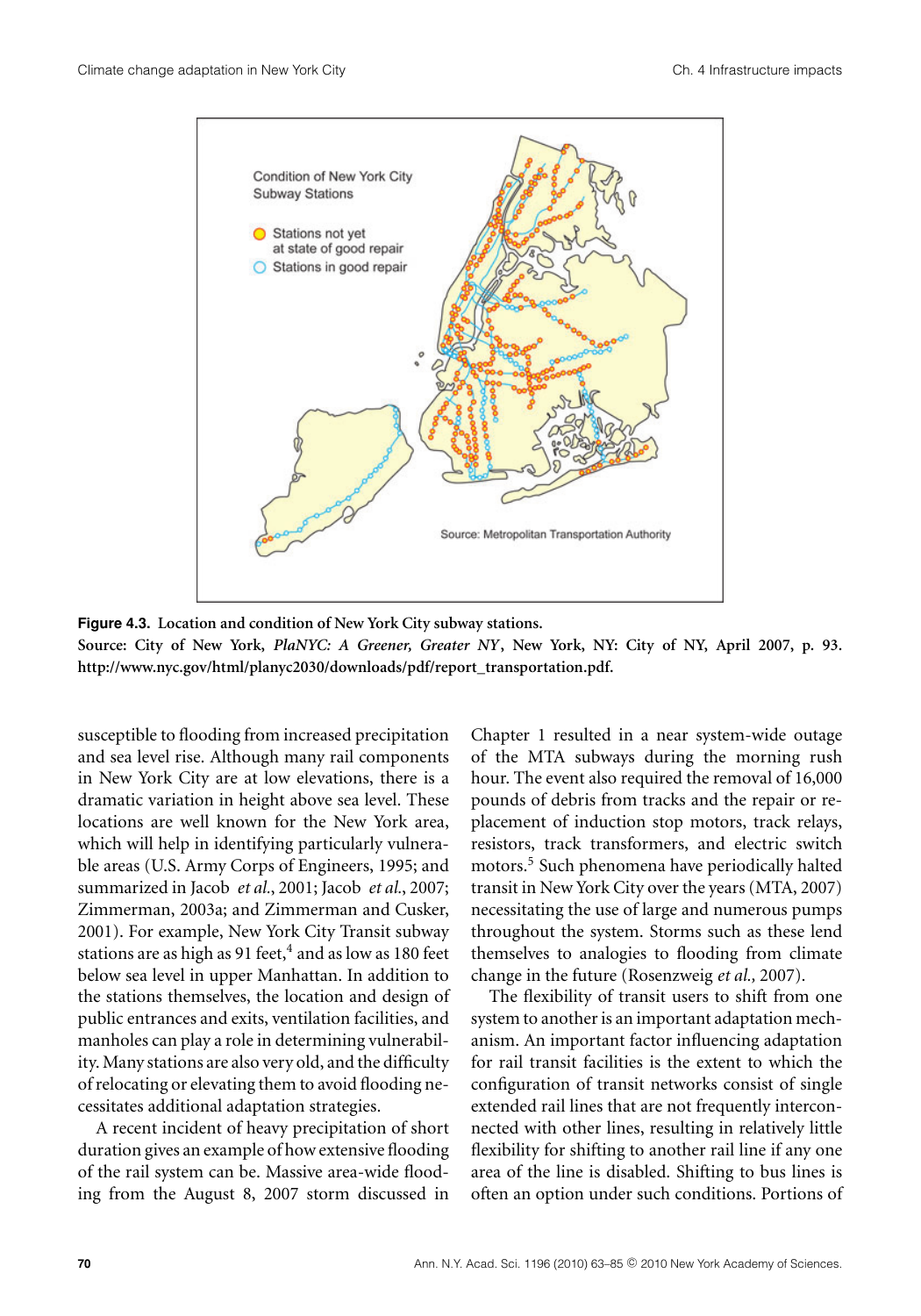the New York City Transit and PATH systems are able to bypass bottlenecks depending on location, which was the case in both systems immediately following the September 11, 2001 attacks on the World Trade Center (Zimmerman and Simonoff, 2009).

#### Water and waste

Challenges to climate change adaptation related to the water and waste sectors include aging infrastructure, a complicated regulatory environment, and lack of redundancy.

#### **Water resources**

The water supply sector comprises an interconnected system of natural water bodies and manmade structures, consisting of raw water sources (e.g., groundwater and surface water supplies) and facilities for water extraction (e.g., wells, where applicable, and pumps), storage, transmission, treatment, and distribution that bring water from sources to consumers. Water infrastructure components vary according to the type of water usage, such as the provision of potable water, wastewater transport and treatment, recreation, power generation, and supporting aquatic and terrestrial ecosystems. Used water that is not fully consumed is connected to wastewater systems. The nature of water supply infrastructure varies depending on the size, configuration, and nature of the sources and the distance water has to be conveyed.

The New York City water supply system supplies about 1.1 billion gallons a day from a 1972 square mile watershed that extends to 125 miles from City Hall. The Catskill and Delaware watersheds provide 90% of this water, with the older Croton System supplying 10%.6 This flow to the city travels through an extensive network consisting of aqueducts, dams, reservoirs, and distribution lines along with pumping and other support facilities. To capture the supply, for example, there are four reservoirs and an aqueduct in the Delaware system; two impounding reservoirs, an aqueduct, and a tunnel in the Catskill System; and 12 reservoirs, the Jerome Park Reservoir, three controlled lakes, and an aqueduct in the Croton System (NYC MWFA, 2009, p. 46–47). Water from the impounding reservoirs in the Catskill and Delaware Systems flows to two balancing reservoirs, Kensico and Hillview. The construction of a

treatment plant for the Croton System is under way in the Bronx.

Within the city's water distribution system as shown in Figure 4.4 there are two water tunnels and over 6000 miles of water distribution pipe.<sup>7</sup> The city is planning to introduce redundancy into its in-city water supply distribution system and also improve the ability for system maintenance through a variety of measures such as the construction of a 60 mile-long water tunnel, Water Tunnel No. 3, which is occurring in four stages.<sup>8</sup>

## **Wastewater treatment**

Wastewater treatment plants pose a challenge for adaptation, since they are characterized by older facilities located on the coastal estuary with limited ability to accommodate excess water, either from rising sea levels or intense precipitation. However, newer more decentralized ways of capturing and treating stormwater (NYC DEP, 2008) provide an important supplement for the stormwater wastewater component. These need careful coordination and integration into the city's system, and have multiple owners including private ownership. The wastewater collection and distribution system consists of "6600 miles of sewers, 130,000 catch basins, almost 100 pumping stations, and 14 water pollution control plants (WPCPs)."<sup>9</sup> The wastewater treatment plants, by virtue of the way they are intended to operate with discharges to waterways, are primarily located along the city's shorelines, where the lowest elevations above sea level occur. During dry weather, the wastewater treatment plants are designed to fully treat one and a half times their design capacity and can partially treat about two times their design capacity. Where flows exceed that amount, for example, during wet weather conditions, water is discharged through the city's wastewater collection system—through combined sewer overflows (CSOs). CSOs and wastewater treatment plants are shown in Figure 4.5.

#### **Municipal solid wastes**

Waste collection is under the responsibility of numerous public and private entities in the City of New York, posing the challenges to the development of coordinated climate change adaptation plans. The New York City Department of Sanitation "recycled or disposed of 15,500 tons of waste per day (tpd) from curbside and containerized collections in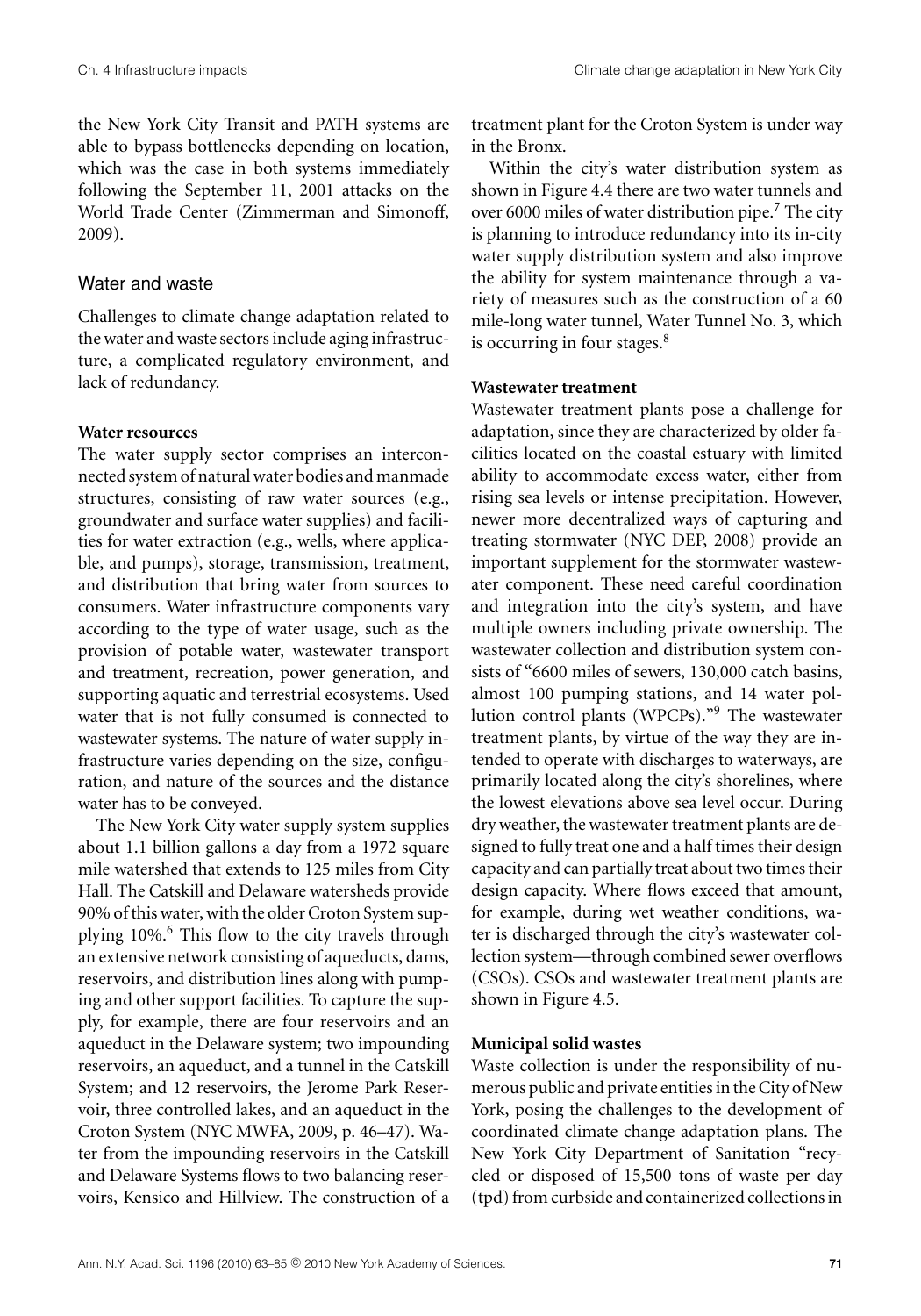

**Figure 4.4. New York City water supply distribution system and third water tunnel planned locations. Source: City of New York,** *PlaNYC: A Greener, Greater NY***, New York, NY: City of NY, April 2007, p. 69. http://www. nyc.gov/html/planyc2030/downloads/pdf/report\_water\_network.pdf.**

FY2006."10 Most of the solid wastes that are not recycled are transported outside of the city for treatment and/or ultimate disposal rather than relying on disposal sites within the city. In the past, New York City has used in-city landfills for this purpose, but these have now been closed. Private sector entities play a large role in commercial waste management.

Waste facilities sited in low-lying areas including closed landfills are also subject to flooding that could result in increased contamination of water bodies. If inundated by sea level rise, these facilities could create water quality problems, since many of them are located near shorelines and relied on closure

technologies that did not take into account the current knowledge around climate changes. Solid waste facilities at risk include the marine transfer stations (shown in Fig. 4.6), garages and collection routes. As indicated in Table 4.1, marine transfer station operations can be interrupted and refuse along collection routes can be flooded during storm episodes.

## **Communications**

The widely dispersed nature of the city's infrastructure and the wide variety and extensiveness of networks and facilities is well illustrated by the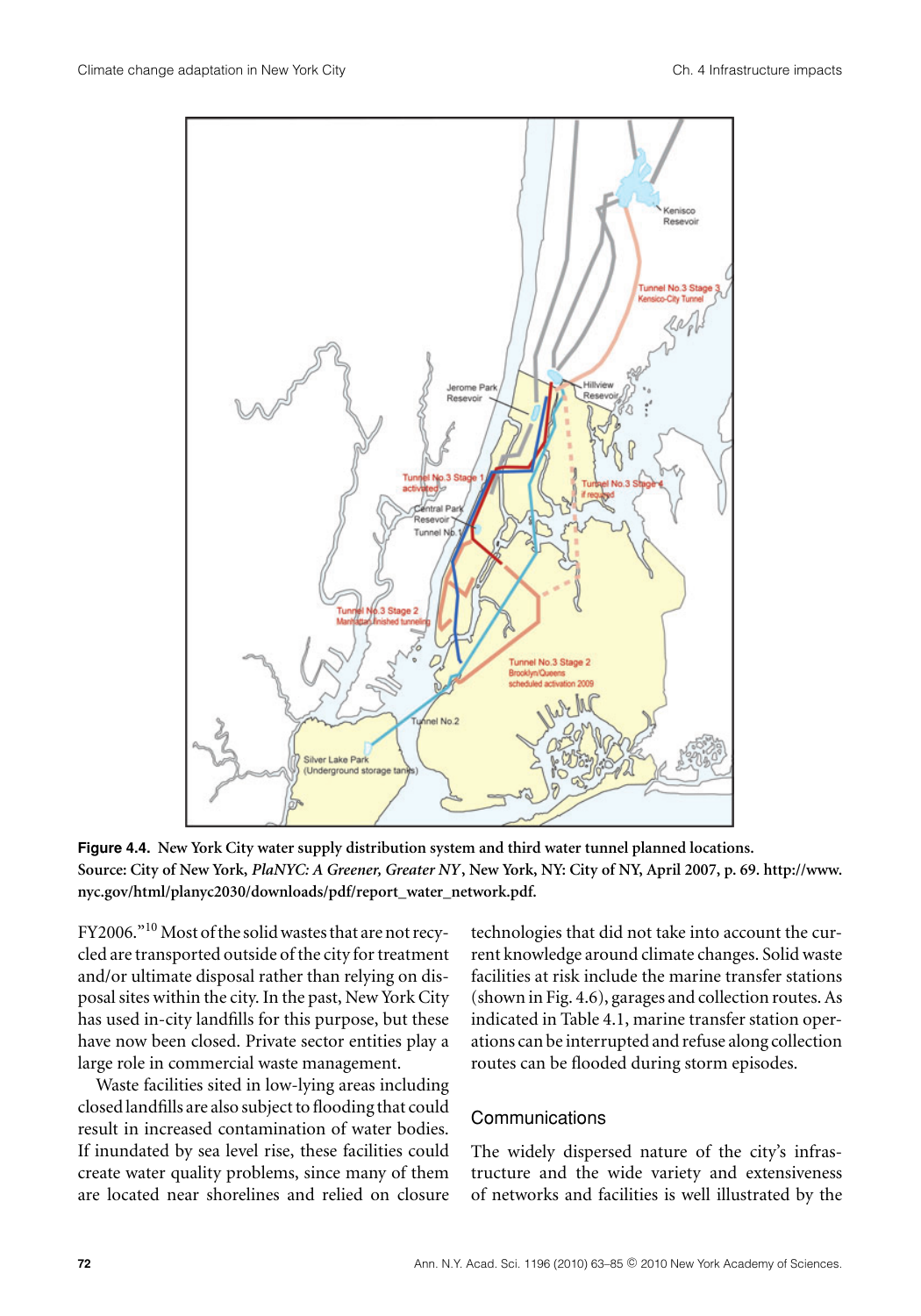

**Figure 4.5. Locations of Water Pollution Control Plants, CSO Outfalls, and Drainage Areas in the NYC area, 2008. Source: City of New York,** *PlaNYC: A Greener, Greater NY,* **New York, NY: City of NY, April 2007, p. 55. http://www.nyc.gov/html/planyc2030/downloads/pdf/report\_water\_quality.pdf.**

communications sector. This sector is also heavily dependent on other sectors, particularly electric power as discussed in the section on interdependencies below, in order to function. The communications sector covers a wide range of services and facilities, including telecommunications, Internet service, and cable television. According to the Telecommunications Act of 1996, telecommunications, its equipment, and services are defined as follows:

"(43) The term "telecommunications" means the transmission, between or among points specified by the user, of information of the user's choosing, without change in the form or content of the information as sent and received... (45) ... The term "telecommunications equipment" means equipment, other than customer premises equipment, used by a carrier to provide telecommunications services, and

includes software integral to such equipment (including upgrades).

(46) ... The term "telecommunications service" means the offering of telecommunications for a fee directly to the public, or to such classes of users as to be effectively available directly to the public, regardless of the facilities used."11

Communication systems encompass networks, such as fiber optic cable and copper wire, and include many different kinds of facilities for the intermediate and final receipt, transmission, and processing of signals (e.g., cell towers, satellites, computers, and phones). Each of these is potentially vulnerable to the impacts of climate change.

The New York City communications infrastructure consists of a vast network of fixed structures to support communication and computing, consisting of voice lines, data circuits, fiber optic cable, switching stations, backbone structures, domain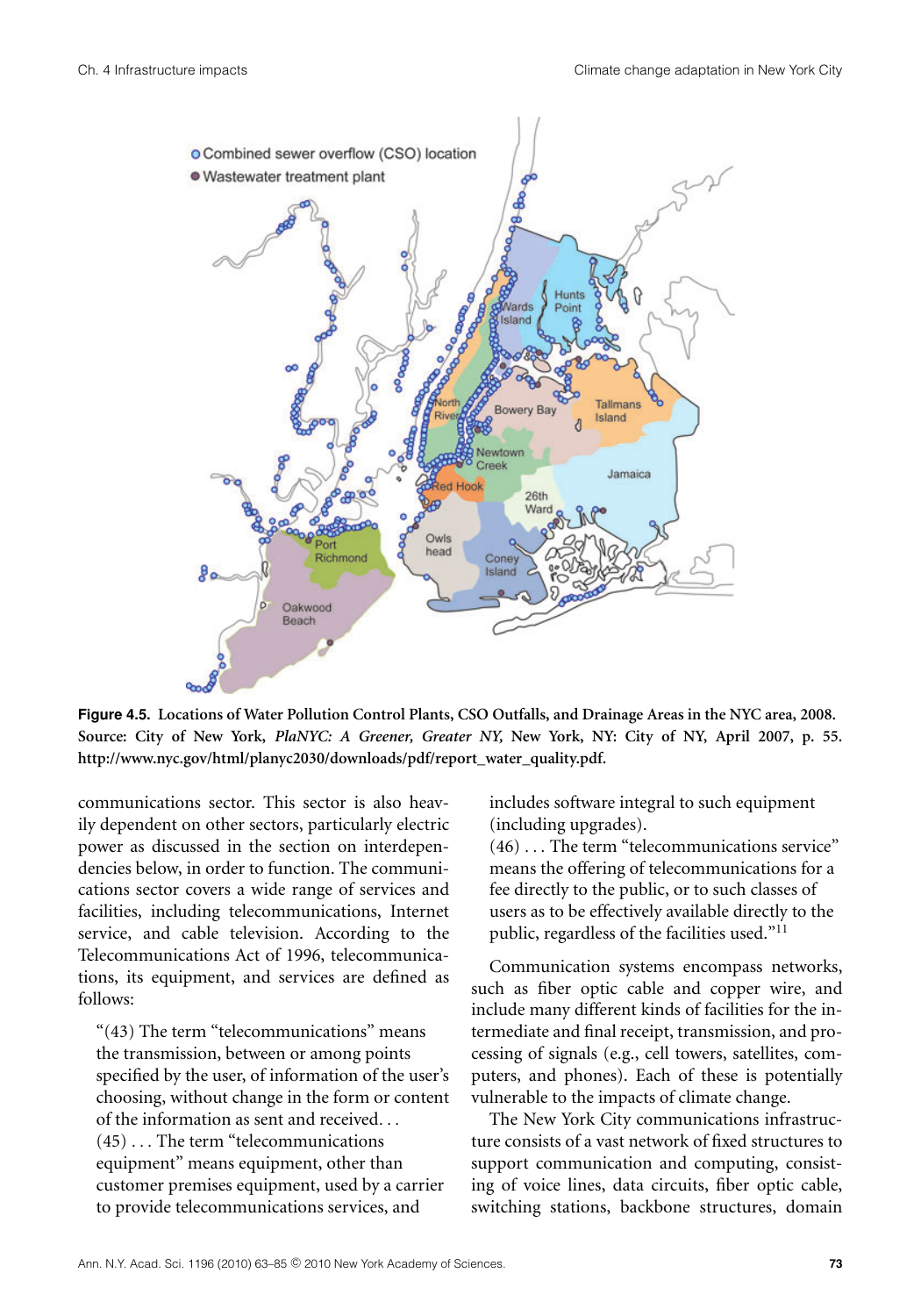

**Figure 4.6. Long-Term Export Facilities and Watersheds. Location of solid waste marine transfer stations. Source: Modified from NYC Department of Sanitation,** *Comprehensive SWMP September 2006***, Executive Summary, p. ES-17. http://www.nyc.gov/html/dsny/downloads/pdf/ swmp/swmp/swmp-4oct/ex-summary.pdf.**

name servers, cell towers, satellites, computers, telephones (landlines), televisions, radios, and many more (Zimmerman, 2003b). Numerous communications providers serve New York City including AT&T, Verizon, T-Mobile, and many others.

Communication equipment is vulnerable to climate impacts, for example, electrical support facilities such as relays, wiring, and switches associated with fiber optic cable can become flooded; cell towers can topple in strong winds and become corroded from unexpected exposure to seawater if sea level rises; and as seen in numerous disasters, an indirect impact is the dropping of calls due to saturated capacity from impacts that are more sudden. These

vulnerabilities suggest relocating sensitive electrical equipment to avoid flooding and strengthening cell tower construction.

## Sensitivity analysis for alternative climatic conditions

Given the high degree of variability of the extent and ownership of the city's infrastructure, studies are needed to determine how such changes, variability, and differences affect any given climate change adaptation strategy. Sensitivity analysis is one method for accomplishing this evaluation. Sensitivity analysis is both a qualitative and quantitative technique to identify how results of an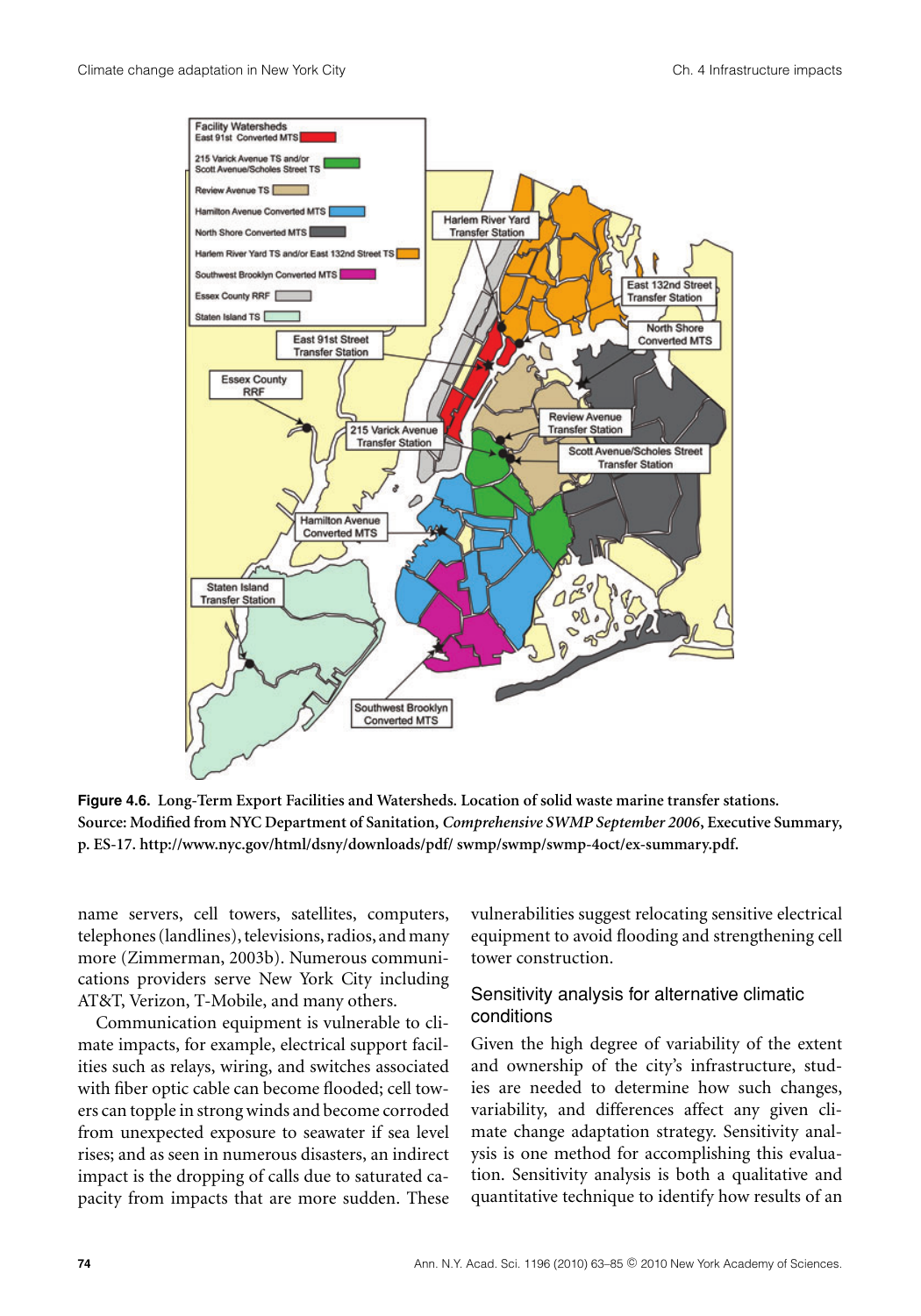analysis change if the types and/or values of any variables change. For example, in the case of energy systems, such an analysis could identify how much electricity demand deficit would occur and hence how much backup power would be needed given an incremental change in electricity capacity due to excessive heat. Infrastructure designers, managers, and operators can use such analyses in considering climate change impacts and developing adaptation strategies. Sensitivity analysis is an important way of evaluating uncertainties. Uncertainties are associated with climatic conditions, impacts, and the success of adaptation. Impacts will not only change with variations in climatic conditions, but the estimates will also vary according to the degree of uncertainty in the climate risk factors. Therefore, even qualitatively performed sensitivity analyses are useful on scenarios or alternative conditions to determine the degree to which changes in the likelihood of climatic conditions will change impacts on infrastructure.

## Interdependency

All of the infrastructure sectors described above are dependent on and interdependent within one another in often complicated ways. Interdependency in the form of interconnectedness of infrastructure services is a critical factor in assessing climate change impacts and developing adaptation strategies, since they can magnify the consequences of a failure of a given type of infrastructure. Rinaldi, Peerenboom, and Kelly (2001) define infrastructure interdependency as, "a bidirectional relationship between two infrastructures through which the state of each infrastructure influences or is correlated to the state of the other. More generally, two infrastructures are interdependent when each is dependent on the other."12 A dependency in contrast would be a situation where one infrastructure depends on another, but the opposite is not true.

Interdependencies and dependencies can be geographic or spatial (as created by spatially colocated infrastructure), or functional (including information technologies or cyber connections). In identifying these relationships, it is important to include all system components. Interdependence or interconnectivity occurs not only between infrastructures but within them as well. The importance of identifying these relationships is to enhance the

ability to correct for cascading effects that might occur when one infrastructure failure inadvertently affects others.

## Examples of interdependencies among infrastructure sectors in New York City

Numerous and often unspecified relationships among infrastructures exist that will make an outage in any one create an outage in another and vice versa. Examples for New York City are numerous given the complexity and density of the city.

**Transportation facilities** depend on electric power to operate electric rail lines, traffic signals and lights for both road and rail transportation. Transit signals, electrified rail, and traffic lights shutdown when there is an electricity blackout. The subways and commuter rails and roadways have been temporarily disabled when a water main breaks in the vicinity of these facilities, and many of these episodes have been documented.<sup>13</sup> The flooding resulting from water main breaks is analogous to what might be expected during flooding episodes brought about by increased storms and sea level rise associated with climate change. Train signaling systems and electric power plant and distribution controls that depend on telecommunications can and have failed when communication systems fail, and communications can fail in turn where the electric power, upon which they rely to function, fails. Electric power and emergency repair vehicles, in turn, rely on transportation for the delivery of goods and services.

**Water supply treatment or purification plants** rely heavily on electric power and consume a large amount of water in their processes. A notable example in connection with climate change impacts is the increase in power needed by wastewater treatment plants in hot weather.<sup>14</sup> Electric power facilities in turn are heavy users of water for cooling and steam generation.

While electric power used to be the sector upon which most other sectors depended, **communication information technologies** are growing in their importance given the increasing dependency on these technologies for the command and control of infrastructure (Zimmerman and Restrepo, 2009). Power plants rely on communication equipment to monitor and control operations and coordinate activities over a vast network with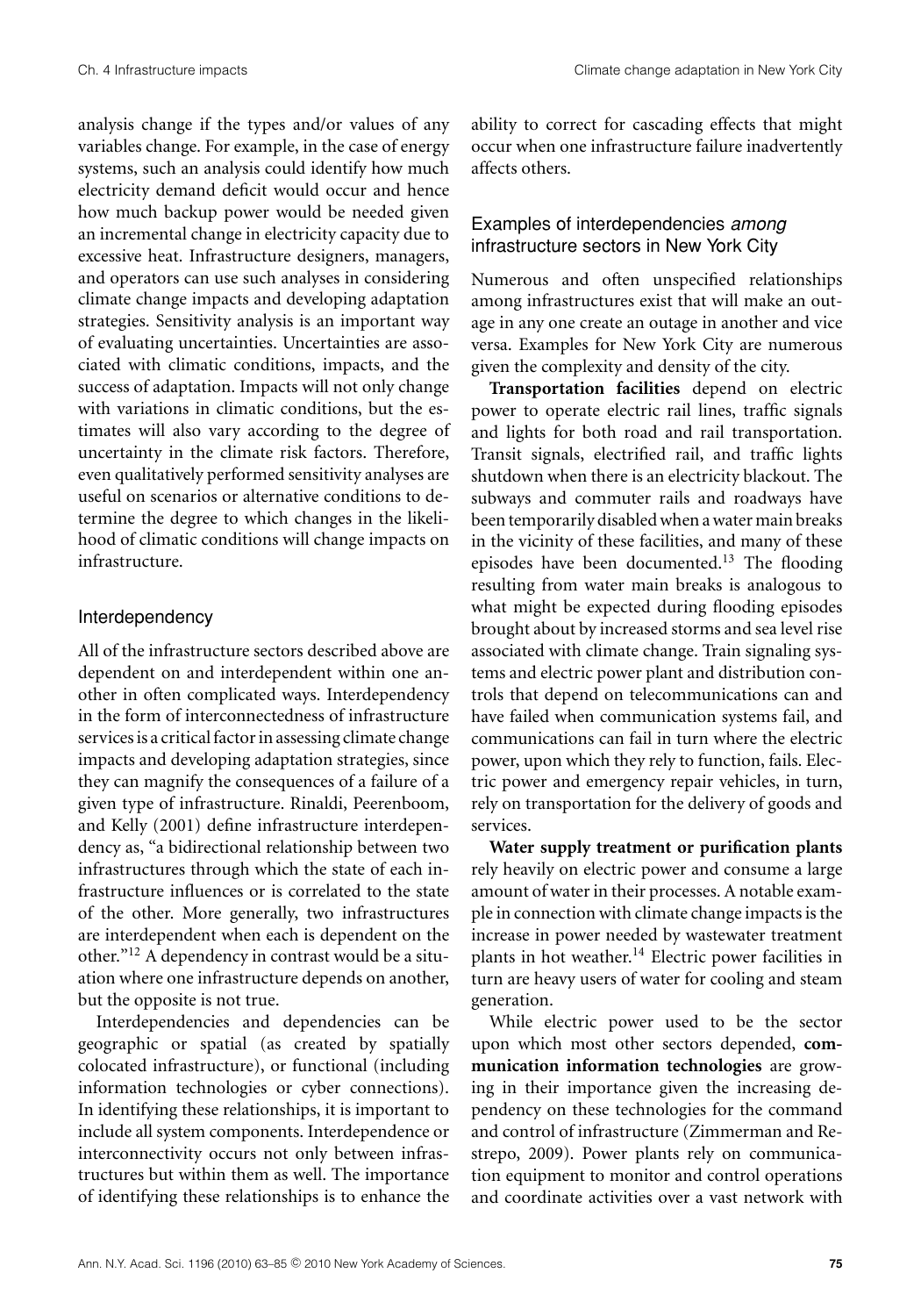multiple actors. Wired connections rely on wireless for backup. Wireless systems, however, rely on electricity to function, and wireless lines can become congested as traffic increases. Dedicated lines are one answer to the congestion problem, however, they are also vulnerable in emergencies. Communication and computer systems, in turn, rely on electric power to function.

## Examples of interdependencies within infrastructure sectors

Examples within a given infrastructure sector include the reliance of power plants and power transmission and distribution networks upon one another. When one system or set of facilities is down, others can absorb or share the required load. For example, after the September 11, 2001 attacks on the World Trade Center which destroyed two substations, Con Edison was able to extend cables to substations in areas adjacent to the World Trade Center area to restore electricity at least on a temporary basis. There are management limitations to this adaptation strategy, however, since restrictions on electric power and operating permits, including emission limitations, are placed at the plant level. For electric power in New York City, these limits are set by the New York Independent System Operator (NYISO), Federal Energy Regulatory Commission (FERC), and the New York State Department of Environmental Conservation (NYS DEC).

Similarly in the water sector, in times of drought, water sharing is common among water supply systems, or at least the facilities are in place to allow such sharing. During the drought of 1965, New York City put in a temporary pipe across the George Washington Bridge to share water with New Jersey. This is an example of geographic interdependency rather than functional interdependency.

In order to develop adaptation strategies where interdependencies exist among infrastructures, the location and functional strength of these interdependencies have to be identified first.

## **Challenges to developing citywide adaptation measures: a case example**

The scale of large urban regions presents unique challenges to climate change adaptation. Large-scale approaches have been suggested worldwide for cities of the size and density of New York City, largely

surrounded by waterways. One example of an approach to developing citywide adaptation measures to enhance coastal flooding is storm surge barriers (Box 4.1). With regard to development of such citywide adaptation plans, it is important that cities consider adaptation approaches that are robust in several dimensions. The first dimension needs to be a thorough understanding of the risks that future coastal storms pose for any given urban area. Further dimensions are cost, timing, environmental impact, and feasibility.

## **Box 4.1 One possible long-term infrastructure adaptation: storm surge barriers in New York**

One possible long-term infrastructure adaptation measure for New York City would be barriers designed to protect against high water levels, which will increase in height as sea level rises (and possibly also through increasing intensity of storms). The risk of future casualties and damage from hurricanes and nor'easters might be reduced by barriers placed across vulnerable openings to the sea. Each barrier would require large open navigation channels for ships and a porous cross section allowing sufficient tidal exchange and river discharge from New York Harbor to maintain ship passage and water quality.

At present, conceptual designs of storm surge barriers should be considered as contributions to the discussion on how to deal with the increasing risks of storm surge in New York City and the surrounding region in the era of climate change. A key point is that those risks still need to be better characterized in regard to the efficacy of citywide measures. Such options, which would entail significant economic, environmental, and social costs, would require very extensive study before being regarded as appropriate for implementation, especially as alternative robust approaches to adaptation are available. New York could protect against some levels of surge with a combination of local measures (such as flood walls and reclaimed natural barriers), improved storm information and forecasting, and evacuation plans for at least the next several decades. Moreover, barriers would not protect against the substantial inland damages from wind and rain that often accompany hurricanes in the New York City region.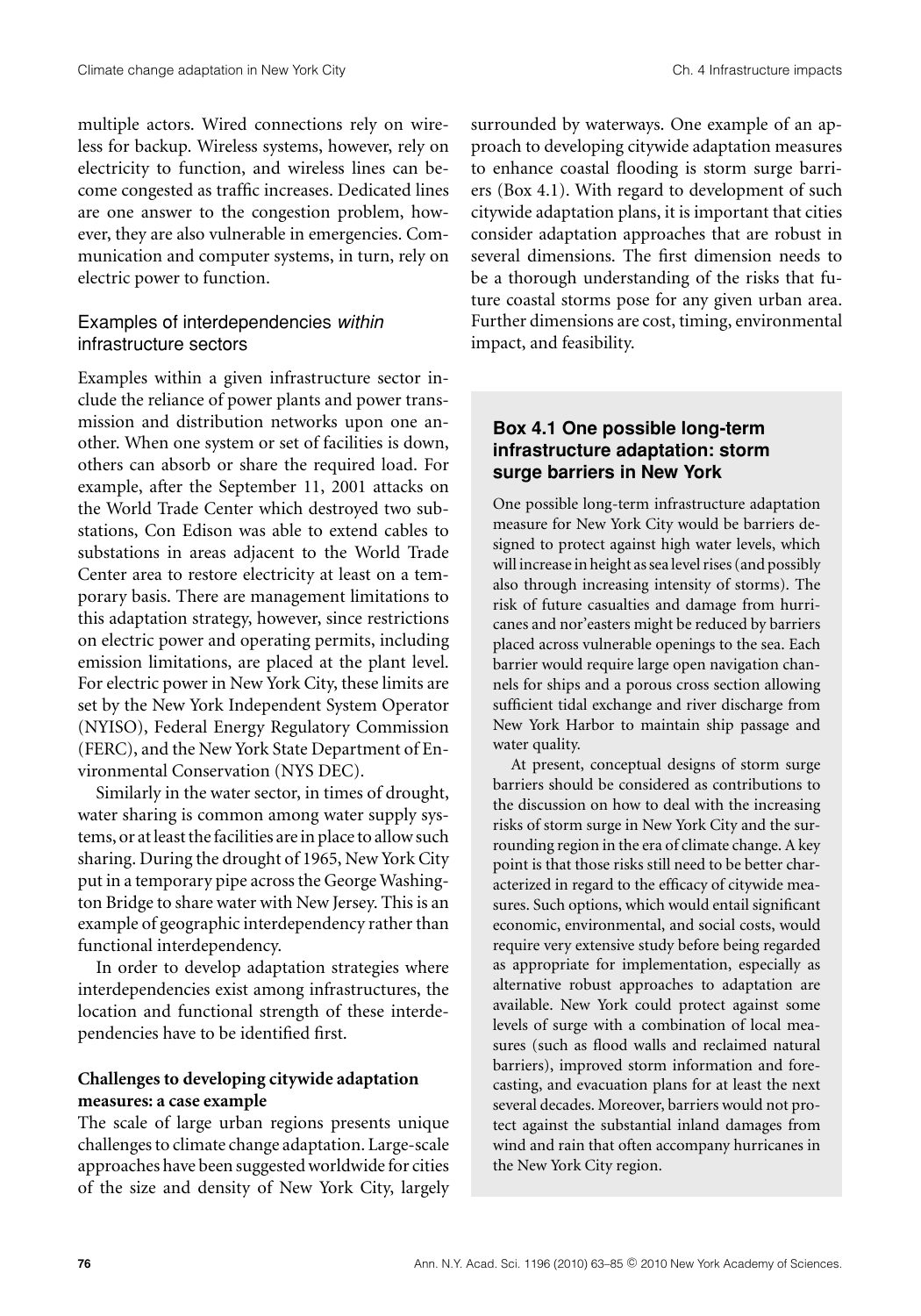# **4.2 Lessons learned from other metropolitan areas**

New York City and other large cities have seen a significant awakening in the last few years to the potential threats presented by climate change. Numerous cities have conducted varying levels of analysis, planning, and execution of climate change adaptation and mitigation actions. These analyses typically are grounded in some form of regionally downscaled climate projections (e.g., Hayhoe and Wuebbles).<sup>15</sup>

In developing climate action response plans, the focal points and nature of actions/policies recommended vary widely from city to city. Although adaptation is often not directly separated out in many of these plans, the plans still provide important lessons and insights for adaptation. In part, it is this breadth of response approaches that indicates the physical, political, and philosophical challenges that urban areas face in adapting to climate change. To this end, we see climate response plans presenting a mix of tangible actions, policies, and cultural aspirations. Following is a description of three large metropolitan area climate change response plans: Chicago, King County, Washington, and London, which were selected to provide examples of this diverse set of considerations.

## Case studies

The case studies are from three major urban areas: Chicago, King County, Washington, and London. The focus of each area's plan varied as a function of timing, specific municipality priorities, mandates among city initiatives and degree of embedded efforts within higher level plans. For example, Chicago and King County's adaptation efforts are embedded in their climate action plans (hence they include GHG mitigation efforts), while London and NYC have robust climate action plans (i.e., PlaNYC) and more specific adaptation efforts (i.e., NYC Climate Change Adaptation Task Force, which is an initiative of PlaNYC). The following descriptions are not meant to be comprehensive but to illustrate the good work accomplished, and the unique considerations and range of approaches taken by the various areas:

• **Chicago's** action plan emphasized efficiency, energy sourcing, transportation, and wastemanagement themes. This plan highlights the ability of individuals in the city to make local changes with a large collective impact;

- **King County, Washington's** climate action plan seeks to aggressively reduce greenhouse gas (GHG) emissions while at the same time beginning to adapt to potential climate changes. This plan focuses on the need for flexibility along with constant tracking and monitoring. There is a strong policy and governmental management element in these plans; and
- **London's** adaptation plan centered on reducing vulnerability to extreme weather-related events as viewed through the lens of societal impacts. This plan focuses heavily on city-led solutions to address specific impacts to large portions of the population.

Following is a brief description of the efforts by Chicago, King County, Washington, and London to assess their climate change vulnerabilities and to plan/prepare for these potential changes. The following tables summarize some of the key plans for each of the cities.

## Chicago

The City of Chicago<sup>16</sup> has identified its key climaterelated threats as coming from (1) increased average temperatures, (2) increased number of heat waves, and (3) increased precipitation. They evaluated these potential impacts from physical and economic perspectives, as well as from the standpoint of possible mitigation contributions to arrive at an integrated strategy composed of five key elements, each linked to climate adaptation strategies (also related to mitigation):

- 1. Energy-efficient buildings—reduce energy use in buildings;
- 2. Clean and renewable energy sources—turn to cleaner and renewable energy sources;
- 3. Improved transportation options—use a variety of transportation modes and cleaner vehicles;
- 4. Reduced waste and industrial pollution prevent, reduce, reuse, and recycle; and
- 5. Adaptation—minimize and prepare for the impact of climate change.

Their evaluation of physical climate change impacts was enhanced by analysis of the potential economic impacts on city departments and agencies,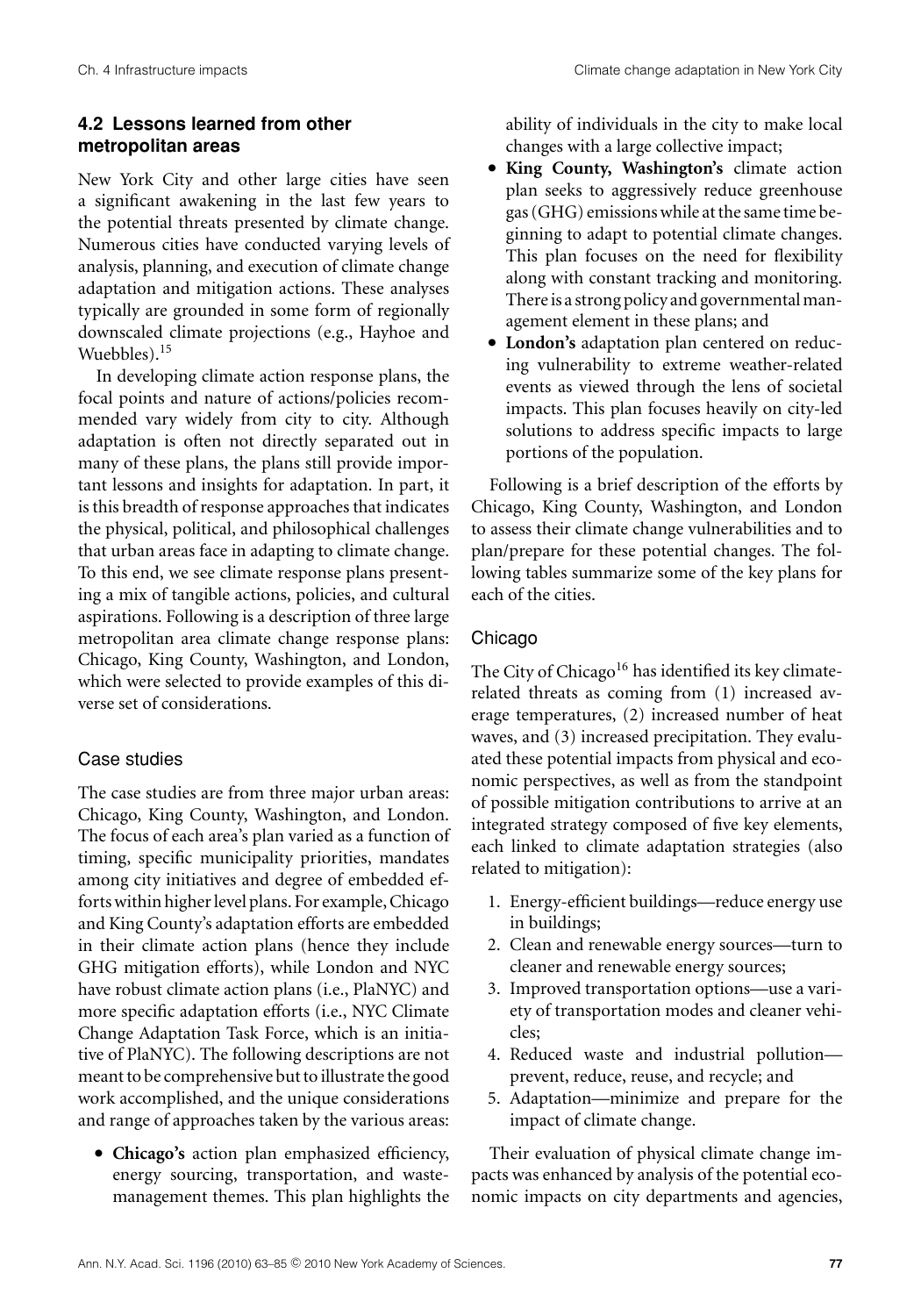|         | Energy-efficient buildings                                                                                                                                                                                                                                                                                                                                                                                                                                                                                             | Transportation                                                                                                                                                                                                                                                                                                                                                                                                                    | Water and waste                                                                                                                                                                                  | Outreach                                                                                         |
|---------|------------------------------------------------------------------------------------------------------------------------------------------------------------------------------------------------------------------------------------------------------------------------------------------------------------------------------------------------------------------------------------------------------------------------------------------------------------------------------------------------------------------------|-----------------------------------------------------------------------------------------------------------------------------------------------------------------------------------------------------------------------------------------------------------------------------------------------------------------------------------------------------------------------------------------------------------------------------------|--------------------------------------------------------------------------------------------------------------------------------------------------------------------------------------------------|--------------------------------------------------------------------------------------------------|
| Chicago | -Pursue innovative<br>cooling options<br>-Develop energy efficient<br>buildings<br>-Retrofit commercial,<br>industrial, residential<br>buildings<br>-Trade-in old appliances<br>-Conserve water<br>-Update City energy code<br>-Establish new renovation<br>guidelines<br>-Green roofs and tree<br>planting<br>-Increased dependence on<br>renewable energy<br>sources<br>-Upgrade power plants<br>-Improve power plant<br>efficiency<br>-Increase distributed<br>generation<br>-Promote household<br>power generation | -Improve<br>transportation<br>options<br>-Invest more in transit<br>-Expand transit<br>incentives<br>-Promote transit<br>oriented<br>development<br>-Improve walking and<br>biking systems<br>-Increase car share and<br>pooling availability<br>-Improve city vehicle<br>fleet efficiency<br>-Achieve higher fuel<br>efficiency standards<br>-Switch to cleaner fuels<br>-Support intercity rail<br>-Improve freight<br>movement | -Reduce<br>waste and<br>industrial<br>pollution<br>-Reduce, reuse,<br>recycle<br>-Shift to alternate<br>refrigerants<br>-Improve storm<br>water<br>management,<br>including<br>capturing on-site | -Better engage the<br>public in climate<br>change discussions<br>-Promote green<br>urban designs |

#### **Table 4.2. Adaptation planning in Chicago**

including both operational spending and capital investments. This analysis served to help prioritize action responses and provide forward-looking projections for future strategic planning and budgeting.

Chicago's integrated plan addresses reduction of physical impact and practical adaptation to climate changes. These efforts are designed to minimize negative economic impacts (both individual and collective), increase air and water quality, improve overall quality of life, and position Chicago to be resilient to all changes. Chicago's overall approach, therefore, represents an integrated mitigation/adaptation plan with anticipated investment to achieve both of these goals. Critical elements of Chicago's plan are highlighted in Table 4.2.

## King County, Washington

King County is the largest regional government in the northwest United States and is a leader in consideration and planning for climate change integration into its management practices. The 2007 Climate Plan<sup>17</sup> lays out the direction and mandate for an integrated approach to reducing GHG emissions and beginning to systematically adapt to changes. The plan itself builds on a 15-year history of environmental consciousness and actions.

The King County plan includes strong mitigation and adaptation steps. Due to the construct of their plan, it is helpful to note the mitigation aspects to set the context for their adaptation efforts, as these two are closely linked in their documentation. The mitigation aspect is based on a focus in the areas of:

- 1. GHG accountability and limits;
- 2. Climate-friendly transportation choices;
- 3. Clean fuels, clean energy, and energy efficiency; and
- 4. Land use, buildings, design, and materials.

While there is not consensus as to the ultimate impacts of climate change on the area, King County anticipates some amount of sea level rise in Puget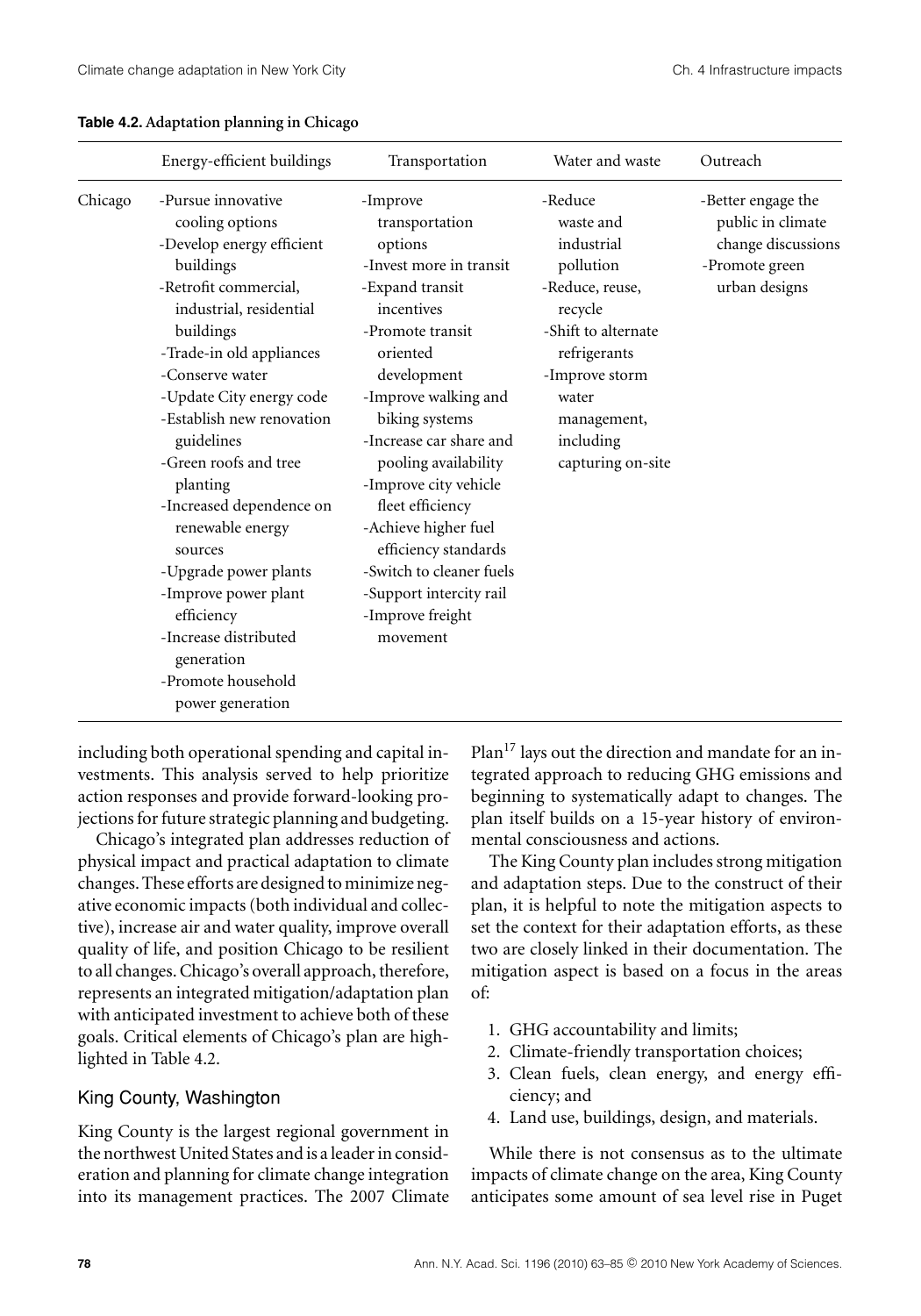Sound as well as increased seasonal fluvial flooding. The adaptation portion of the plan therefore focuses on enhanced regional coordination relative to a number of areas, and specifically focuses on adaptation in the categories of:

- 1. Climate science—leading in research, monitoring, and use in public policy decisions;
- 2. Public health, safety, and emergency preparedness;
- 3. Surface water management, fresh water quality, and supply;
- 4. Land use, buildings, and transportation;
- 5. Financial and economic impacts; and
- 6. Biodiversity and ecosystems.

King County's 2007 plan was designed to be updated as necessary on an annual basis, and the 2008 report does indeed makes comparisons with previous-year metrics and includes recommendations for adjustments. This dynamic feedback aspect is a key element of the King County plan. Critical elements of King County's plan are highlighted in Table 4.3.

## London

London is pursuing an aggressive adaptation approach, in part due to its heat wave experience in 2003 and severe flooding of 2007, though their efforts began prior to these events. London's efforts have been widely noted for the large Thames barrier installed to address tidal flooding. However, it is important to note that roughly 15 percent of London is at risk for both tidal and fluvial flooding. To address this vulnerability, London is protected by a complex and integrated system of flood walls, barriers and gates, with the Thames barrier being one element of that system.<sup>18</sup> Their risk-based approach underscores the dynamic aspect of climate change and highlights the need for frequent reassessment and update. The London plan is based on four basic management actions: prevention, preparation, response, and recovery.

The climate in London is anticipated to become increasingly warm and wet in winter and hotter and dryer than previously experienced in the summer. Additionally, London anticipates increased intensity and frequency of extreme weather events (heat waves, precipitation, tidal surges) leading to increased flooding and wind damage. Their plan therefore focuses on flooding, drought, and overheating, with emphasis on health, the environment, the economy, and city infrastructure. The London 2008 adaptation strategy is forward-looking from the standpoint of existing gaps and vulnerabilities. Therefore, the focus is specifically directed toward addressing the most urgent exposures.

The London plan has three key strategies at its core:

- 1. Flood—reduce fluvial and surface water flood risk and protect key infrastructure from flooding;
- 2. Drought—significantly reduce demand for water within the metro area; and
- 3. Heat wave—limit exposure to high temperatures by reducing urban heat island effects and reduce human heat exposures.

Impacts are given for health, the environment, the economy and city infrastructure. Examples of direct health impacts include things such as poor air quality affecting the elderly and those with respiratory problems; increased extreme weather effects on injury, disease, and mental health; and increased incidents of food poisoning (4.5% increase in incidents per 1◦ C rise in temperature). Indirect health impacts are also discussed, such as disproportionate impacts on residents living in poor quality and overcrowded housing, increased health risks on people working outside (especially in heavy labor) or poorly ventilated facilities, and negative effects on education in overheated schools. Finally there are also direct effects on health service delivery, such as weather or other events that prevent health workers from attending work, many primary care facilities located in high flood risk areas, and hospitals and care facilities that are not designed to accommodate increased heat events.

Critical elements of London's plan are highlighted in Table 4.4.

# **4.3 Corporate and business climate change action planning**

The City of New York has taken a leadership role in considering the potential impacts of climate change on its residents, infrastructure, and business community. Both the NPCC and Task Force included private-sector practitioners in their work. This combined focus and understanding of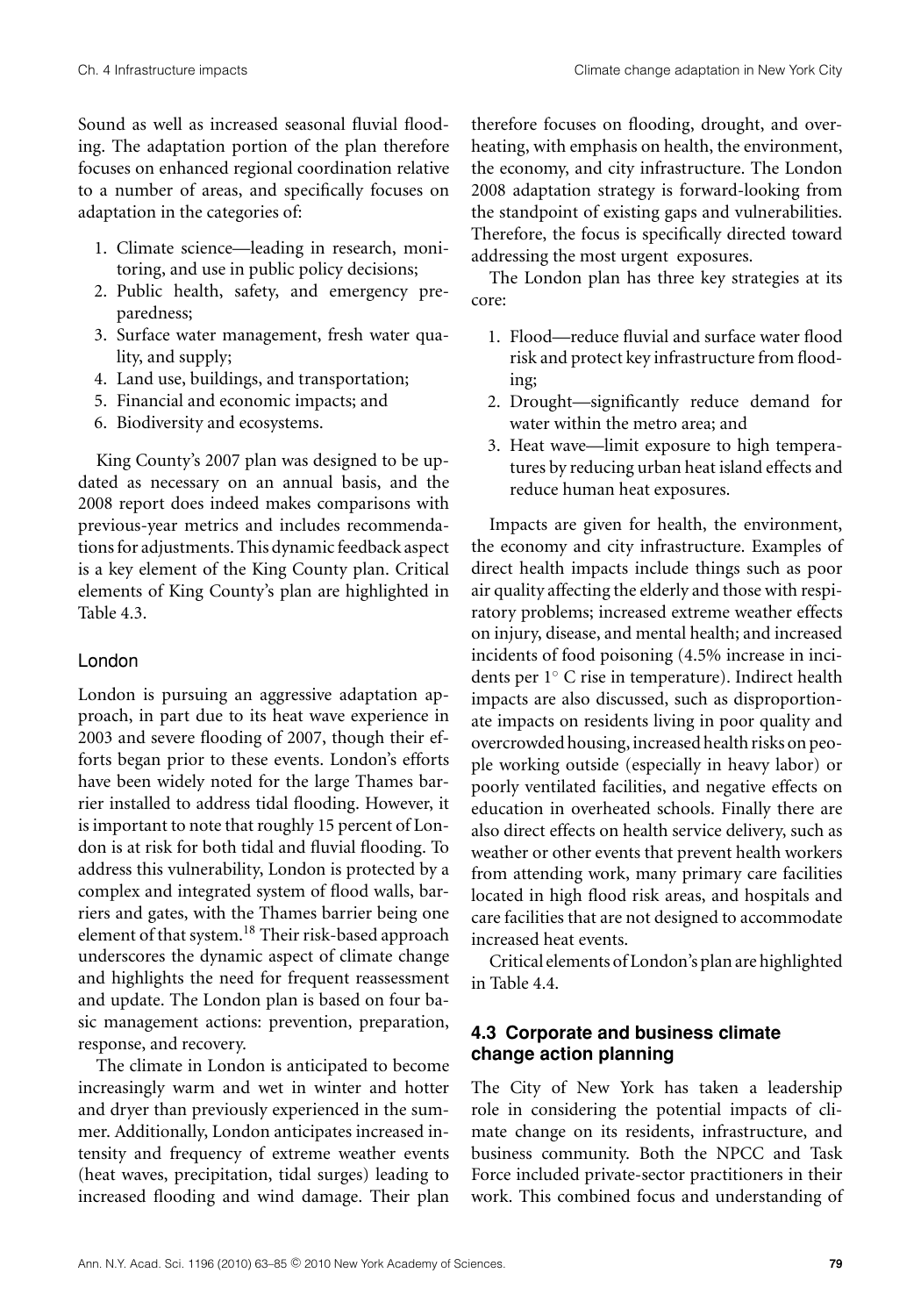|                                 | Climate science                                                                                                                                                                                                                                                                                                                                                                                                                                             | Biodiversity and ecosystems                                                                                                                                                                                                                                                                                                                                                                                                                       | Financial and<br>economic impacts                                                                                                                                                                                                                                                                                                                                                                                                                         |
|---------------------------------|-------------------------------------------------------------------------------------------------------------------------------------------------------------------------------------------------------------------------------------------------------------------------------------------------------------------------------------------------------------------------------------------------------------------------------------------------------------|---------------------------------------------------------------------------------------------------------------------------------------------------------------------------------------------------------------------------------------------------------------------------------------------------------------------------------------------------------------------------------------------------------------------------------------------------|-----------------------------------------------------------------------------------------------------------------------------------------------------------------------------------------------------------------------------------------------------------------------------------------------------------------------------------------------------------------------------------------------------------------------------------------------------------|
| King County,<br>Washing-<br>ton | -Maintain an<br>interdepartmental<br>climate change action<br>team<br>-Create a climate change<br>technical advisory<br>group w/in the action<br>team<br>-Increase focus on<br>understanding climate<br>change impacts and<br>environmental<br>conditions in the Water<br>and Land Resource<br>Dept.<br>-Proactively provide<br>climate change science<br>updates to policy<br>makers<br>-Create an outreach<br>database of County<br>experts for broad use | -Collaborate with regional<br>climate scientists and experts<br>to increase knowledge of<br>current and projected impacts<br>to salmon, wildlife, and<br>biodiversity<br>-Reevaluate the existing ambient<br>monitoring program to<br>determine if additional<br>biodiversity monitoring is<br>needed<br>-Develop and conduct sensitivity<br>and vulnerability assessments<br>of King County's marine<br>ecosystems relative to climate<br>change | -Continue to evaluate<br>potential impacts on<br>government operations<br>and discuss with<br>residents, businesses,<br>and agencies<br>-Continue to build<br>expertise on climate<br>change impacts to forest<br>health and forestry<br>-Support biofuel<br>development by the<br>region's agricultural<br>economy (to increase<br>resilience)<br>-Continue to develop<br>expertise to project<br>climate change impacts<br>to regional energy<br>supply |

#### **Table 4.3. Adaptation planning in King County, Washington**

infrastructure-related issues will enable New York City to maintain practical functionality and support resident needs in the face of ongoing climate changes.

While the members of the Task Force have been active in evaluating potential climate changes, not all businesses will respond in the same fashion, in that business concerns related to climate change vary greatly depending on size, location, business model, scope of operations, and products/services. This means that what might have relevance to one company is of no material concern to another if their operations and income are not affected. Additionally, in light of the current financial crisis, many companies are primarily focused on balancing the short term (e.g., revenue, cash flow) with the medium-long term (e.g., growth) to generate viable survival/success strategies and actions. For most corporations and businesses, the topic of climate change is perceived as a long-horizon issue that does not have urgent impact on their day-to-day operations. Although extreme weather, flooding, and similar events can be of critical importance and impact, these issues are generally captured in most companies under the auspices of business continuity plans (BCP) and emergency-response plans.<sup>19</sup> Companies vary on the robustness and level of sophistication of BCP, but the intent is to ensure continuous business operations in the case of any natural or manmade (security) disaster. These plans are integral to companies, as cessation of operations can cause significant revenue and brand impairment. Therefore, most companies have short-term plans in place to prevent situations (if possible), manage through the crisis, and recover operations as quickly as possible.

Climate change is usually addressed by businesses as part of their strategic planning and long-range budgeting processes, if at all. The long time horizons and uncertainty of climate changes can enter into discussion of long-term growth, capital investment, challenges/barriers, and modifications to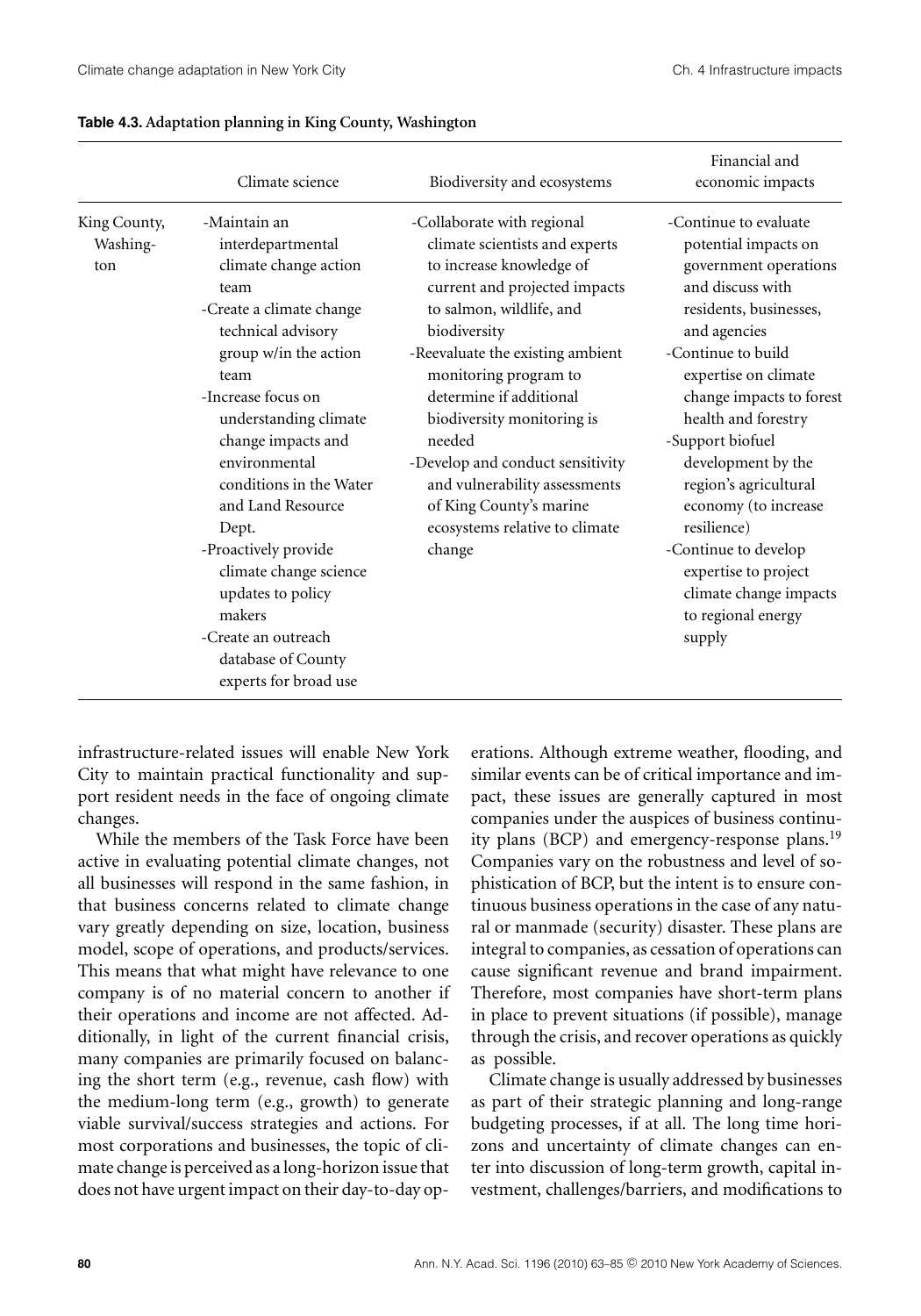| Surface water<br>management, fresh<br>water quality, and<br>water supply                                                                                                                                                                                                                                                                                              | Land use building and transportation                                                                                                                                                                                                                                                                                                                                                                                                                                                                                                                                                                                                   | Public health safety and<br>emergency preparedness                                                                                                                                                                                                                                                                                                                                                                                                                                                                                                                                        |
|-----------------------------------------------------------------------------------------------------------------------------------------------------------------------------------------------------------------------------------------------------------------------------------------------------------------------------------------------------------------------|----------------------------------------------------------------------------------------------------------------------------------------------------------------------------------------------------------------------------------------------------------------------------------------------------------------------------------------------------------------------------------------------------------------------------------------------------------------------------------------------------------------------------------------------------------------------------------------------------------------------------------------|-------------------------------------------------------------------------------------------------------------------------------------------------------------------------------------------------------------------------------------------------------------------------------------------------------------------------------------------------------------------------------------------------------------------------------------------------------------------------------------------------------------------------------------------------------------------------------------------|
| -Actively re-evaluate<br>climate change impacts<br>to stream flows<br>-Promote water supply<br>management structures<br>that support resilience<br>to climate change<br>-Increase use of reclaimed<br>water produced from<br>wastewater systems<br>Work with the State to<br>increase reclaimed<br>water usage statewide<br>-Expand storm water<br>management systems | -Depts. that manage capital projects will<br>incorporate climate change<br>information on adaptive green<br>building into plans, policies, and<br>codes<br>-Dept. of Natural Resources and Parks<br>Solid Waste will provide green<br>outreach information and technical<br>assistance to residents<br>-Identify cultural resources, buildings,<br>and archaeological sites at risk<br>-Incorporate climate change impact<br>information on construction,<br>operations, and maintenance of<br>infrastructure projects of the Road<br>Services Division<br>-Climate change Technical Advisory<br>subgroup will train the road Services | -Increase collaboration between<br>academics, public agencies, private<br>sector, and nonprofits to increase<br>understanding and visibility of<br>climate change issues<br>-Develop proactive strategies to reduce<br>known risks<br>-Regularly analyze climate change<br>impacts on natural hazards and<br>update emergency plans<br>-Utilize the climate change adaptation<br>team to review County plans,<br>policies, and investments<br>-Implement a newly revised flood risk<br>map and institute a countywide fee to<br>fund investments necessary to<br>address high flood risks |
|                                                                                                                                                                                                                                                                                                                                                                       | Division staff in understanding<br>climate change impacts                                                                                                                                                                                                                                                                                                                                                                                                                                                                                                                                                                              |                                                                                                                                                                                                                                                                                                                                                                                                                                                                                                                                                                                           |

#### **Table 4.3.** *Continued*

operations. Companies are also concerned about issues, such as facility susceptibility to flooding and weather trends that affect operations, but generally the pace of change can be handled with ongoing adaptation. Projected climate changes may become a larger issue when considering new investments or long-range planning. However, because of the increasing prominence of these issues, we are beginning to see more businesses considering GHG/carbon footprint and climate adaptability in

| Table 4.4. Adaptation planning in London |  |
|------------------------------------------|--|
|------------------------------------------|--|

|        | Flooding                                                                                                                                                                                                                                                      | Heat                                                                                                                                                                                                                                                                                                                           |
|--------|---------------------------------------------------------------------------------------------------------------------------------------------------------------------------------------------------------------------------------------------------------------|--------------------------------------------------------------------------------------------------------------------------------------------------------------------------------------------------------------------------------------------------------------------------------------------------------------------------------|
|        |                                                                                                                                                                                                                                                               |                                                                                                                                                                                                                                                                                                                                |
| London | -Improve risk management of London's<br>rivers<br>-Increase emergency fluvial flood storage<br>capacity<br>-Increase urban absorption and storage<br>capabilities<br>-Identify critical infrastructures at risk<br>-Raise public awareness and ability to act | -Manage heat island effect through "greening" the City<br>via green roofs and new green spaces<br>-New building design and retrofits to minimize<br>powered cooling needs<br>-Increase use of low-carbon, energy efficient cooling<br>-Focus on social adaptation to higher temperatures<br>-Implement London "heat wave plan" |
|        | in flooding situations                                                                                                                                                                                                                                        |                                                                                                                                                                                                                                                                                                                                |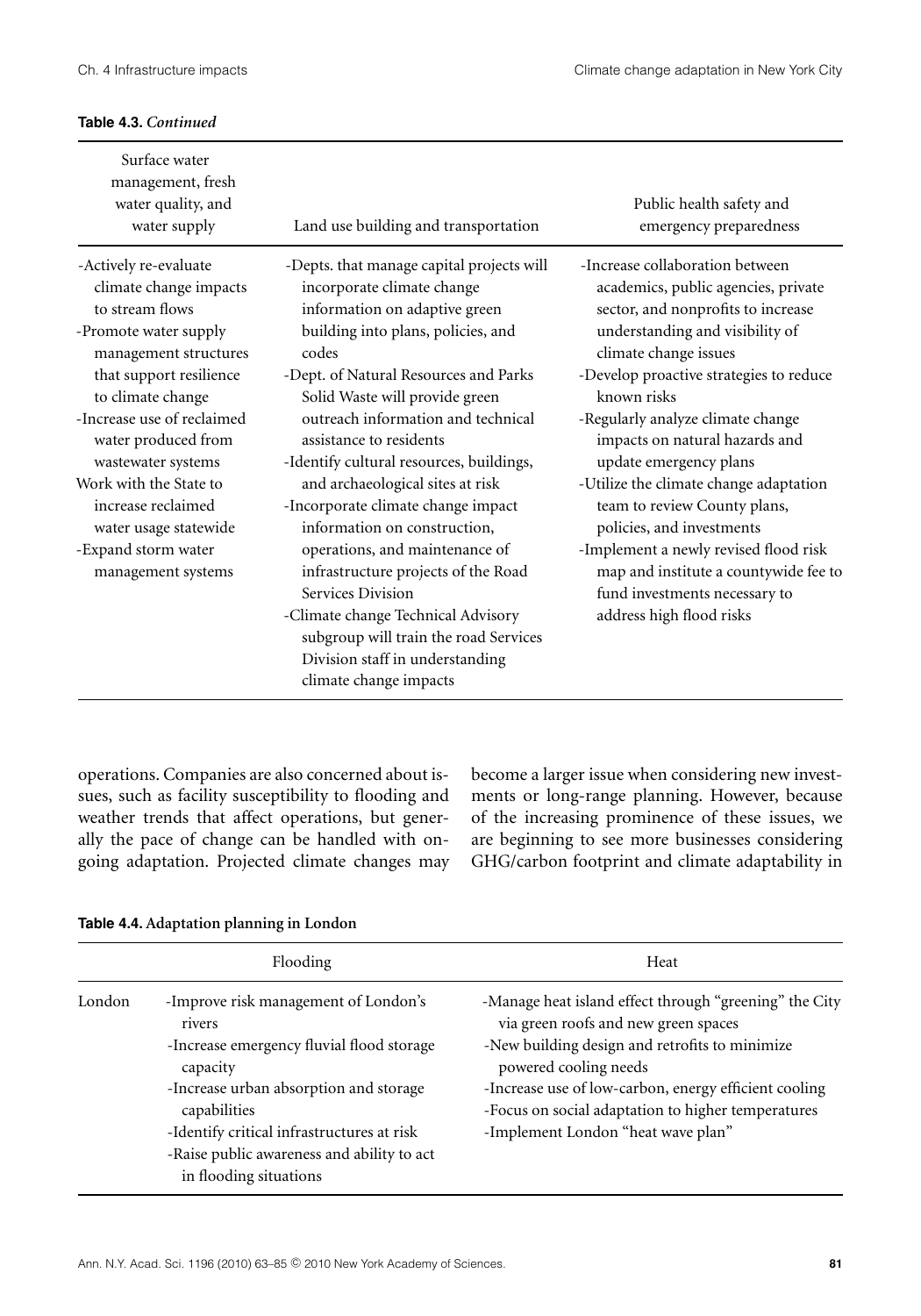their investments and operations decision-making processes. It is anticipated that this trend will continue to increase and become more sophisticated in coming years.

#### **4.4 Conclusions and recommendations**

Adaptation strategies are needed that respond to the challenges described in this chapter. A number of similar adaptation strategies apply generally to different kinds of infrastructure and thus can produce benefits across multiple infrastructures at the same time. These adaptation strategies pertain to the redirection of water away from infrastructure, the choice of more resilient infrastructure materials to reduce the impacts, and operational strategies. Some of these adaptation measures double as mitigation strategies as well, such as the use of insulation to reduce heat loads, which also helps to reduce energy use and thus GHG emissions. Key recommendations to create and implement effective adaptation plans are outlined below, many of which are already in place in New York City:

- Create a full cycle perspective: understanding what has contributed to the situation (in the past), what is impacting it currently, and the ramifications of potential solutions;
- Conduct sensitivity analysis of climate change impacts on infrastructure;
- Identify location and functional strength of interdependencies;
- Involve the broader community, including businesses, to build buy-in and crucial partnerships;
- Enhance adaptative capacity in expandable, modifiable, and broadly diverse ways. This means that infrastructure and solution designs must include an ability to incorporate and readily adjust to changing solutions and technologies;
- Develop a full-spectrum planning scenario that includes prevention, preparation, response, and recovery; and
- Create dynamic adaptation approaches by avoiding a predominance of solutions that lock into single pathways or irreversible courses of action. While often single pathways are necessary, it is important to design flexibility into solutions.

Plans must evaluate adaptation solutions in an integrated fashion. This means that as a general rule, the business case for the proposed adaptation solutions should be supported by an analysis of the implementation costs (incremental, long and short term) along with an evaluation of the anticipated benefits, an assessment of policy implications (e.g., required changes, legal hurdles, constituencies and their responses), peripheral impacts that may be embedded in the solution (e.g., to infrastructure elements, preclusion of other alternatives, societal patterns), and required change management initiatives to make the change (e.g., individual behaviors, political, psychological). Failure to consider these dimensions in solution planning can cause a good idea or approach to lose or fail to obtain necessary support, funding, or momentum required to succeed.

Two critical considerations are sensitivity of results to changes in assumptions and uncertainties, and how interdependencies among infrastructures can influence assessment of the impact of climate changes on infrastructure. These two issues are a critical part of the decisions regarding infrastructure adaptation and should be factored into all ongoing discussions.

Adaptation solutions need to be viewed in a fullcycle context. It is this full cycle view that often highlights potential downsides to what seem to be very good solutions, or better, that brings risks and liabilities to light. Often these downsides and liabilities can be mitigated by revised solution design or modified implementation planning. Solution plans therefore, should consider: the potential for unintended consequences, creation of "one way" changes that limit downstream flexibility, requirements and prerequisites to make a plan actionable (interdependencies), and potential synergies with other adaptation/mitigation approaches. An additional benefit of a full cycle view is that this often provides a level of positive integration among solutions that would not have otherwise existed, yielding both cost and effectiveness benefits.

Other metropolitan areas have also made significant strides in climate change adaptation planning. For example, London points out that a key goal is to develop widespread adaptive capacity. This means that infrastructures of the future should be built in a way that allows and supports ongoing adaptation. The London plan also illustrates the concept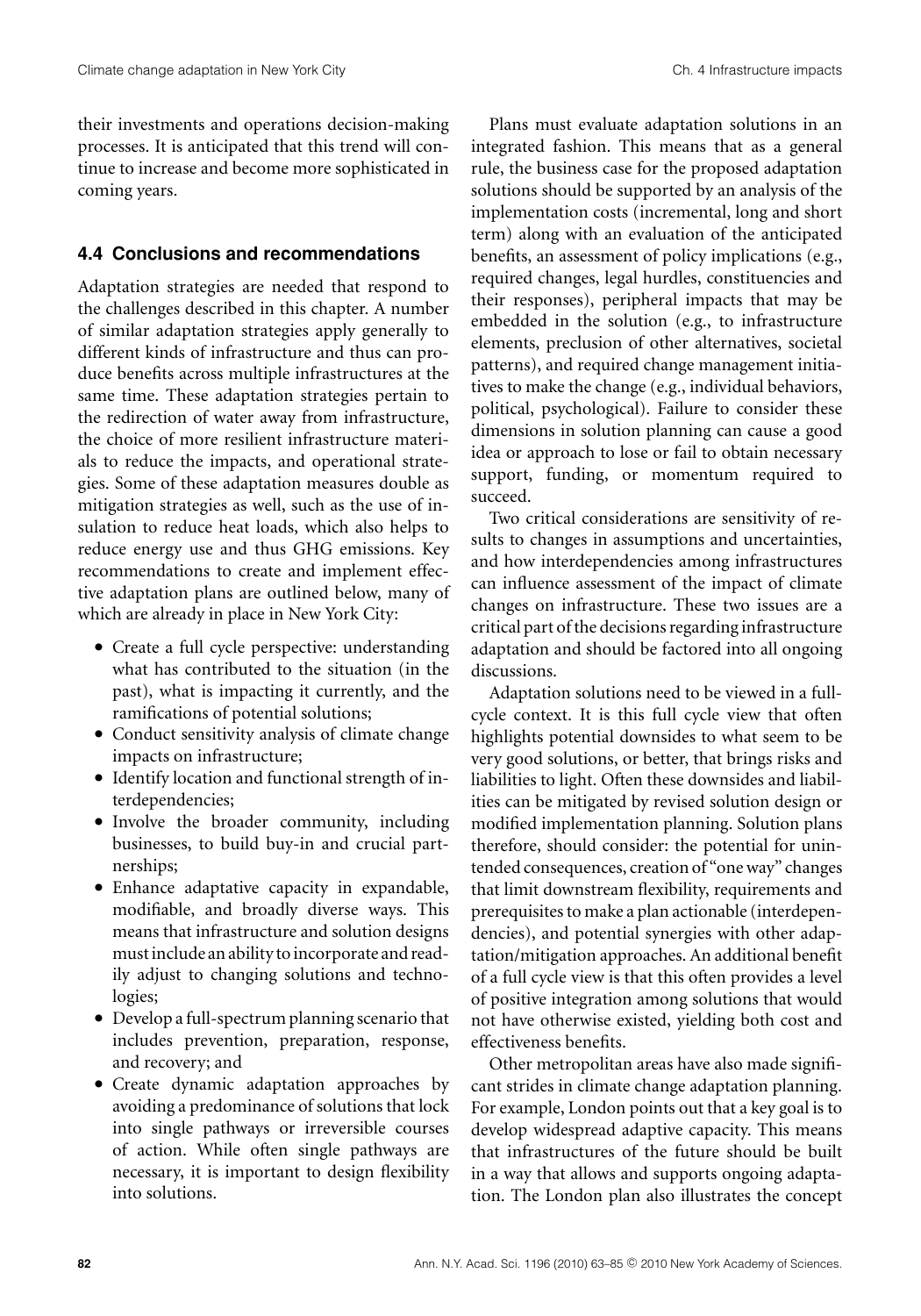of adaptation planning based on four stages: prevention (understanding and preventing exposures before they occur), preparation (being ready for an occurrence), response (real-time and/or immediate post event actions), and recovery (post-event capabilities, infrastructure, and societal rebuilding). These four stages provide a full-spectrum planning scenario, which can build buy-in and a comprehensive view of adaptation plans. Further to this point, Chicago's plan highlights the importance of building a strong dialogue between interest groups in order to ensure the success of adaptation approaches in a complex society made up of innumerable vested interests. Chicago lists some of the groups to consider: the physical adaptation engineering community, infrastructure owners and maintainers, policy makers, city planners, political interests, and, of course, the residents of the city itself. Finally, King County is a good example of plan updating and evolution. They perform an annual update of the extensive 2007 plan in order to make adjustments, incorporate new knowledge, and provide status reporting. The message is clear from this example, adaptation plans should not be static, but should be dynamic approaches drawing from the broader community of interest.

In summary, a constellation of efforts is needed that are both infrastructure and location specific as well as integrated at the citywide scale. The important message is that these efforts be developed and employed together, with coordination among many different public- and private-sector entities.

## **Endnotes**

<sup>1</sup>This originates from the NYS Reliability Council. It is a regulatory rule not a law. The percentage is computed each year.

2K. Ascher, The Works, Penguin Press, 2005, p. 98.

<sup>3</sup>T.D. O'Rourke, A. Lembo, and L. Nozick (2003) "Lessons Learned from the World Trade Center Disaster About Critical Utility Systems," in Beyond September 11th: An Account of Post-Disaster Research. Natural Hazards Research & Applications Information Center, Public Entity Risk Institute, and Institute for Civil Infrastructure Systems. Boulder, CO: University of Colorado, p. 275.

4NYCSubway.org, June 24, 2005, http://www. nycsubway.org/perl/stations?207:2659, Accessed July 15, 2009.

5Metropolitan Transportation Authority August 8, 2007 Storm Report, September 20, 2007. New York, NY, p. 34.

6NYC, Sustainable Stormwater Management, Main Report, 2008, p. 34. New York City Municipal Water Finance Authority, Water and Sewer System Second General Resolution Revenue Bonds, 2009, pp. 44–54.

7NYC, PlaNYC, 2007, pp. 63–65.

8NYC, PlaNYC, 2007, p. 65.

<sup>9</sup>New York City Department of Environmental Protection Climate Change Program. Assessment and Action Plan, May 2008, p. 39. http://www.nyc. gov/html/dep/pdf/climate/climate complete.pdf.

10New York City Department of Sanitation, Solid Waste Management Plan. September 2006, p. 1–2.

<sup>11</sup>Telecommunications Act of 1996 47 U.S.C.

§§ 153, 255.

12S.M. Rinaldi, J.P. Peerenboom, and T.K. Kelly, Identifying, understanding and analyzing critical infrastructure interdependencies, IEEE Control Systems Magazine, December 2001. p. 14.

13Metropolitan Transportation Authority *August 8, 2007 Storm Report*, September 20, 2007. New York, NY: MTA. http://www.mta.info/mta/pdf/ storm report 2007.pdf; Zimmerman, R. (2005) "Mass Transit Infrastructure and Urban Health," Journal of Urban Health, Vol. 82, No. 1, 27.

<sup>14</sup>NYC DEP, Assessment and Action Plan, 2008, p. 41.

15K. Hayhoe and D. Wuebbles, Climate Change and Chicago, Projections and Potential Impacts, Chicago Climate Action Plan, Chapter 2, 2007.

16Chicago Climate Action Plan, 2008.

<sup>17</sup>2007 King County Climate Plan, February 2007.

<sup>18</sup> Greater London Authority, The London climate change adaptation strategy, 2008.

<sup>19</sup>Emergency-response plans cover the same type of issues as BCP plans and are integrated with them, but also focus attention on non-revenue issues, such as employee safety and welfare. In many cases these plans are synonymous, but are not always.

## **References and further reading**

Ascher, K. (2005), *The works: anatomy of a city*. New York, NY: The Penguin Press, 2005.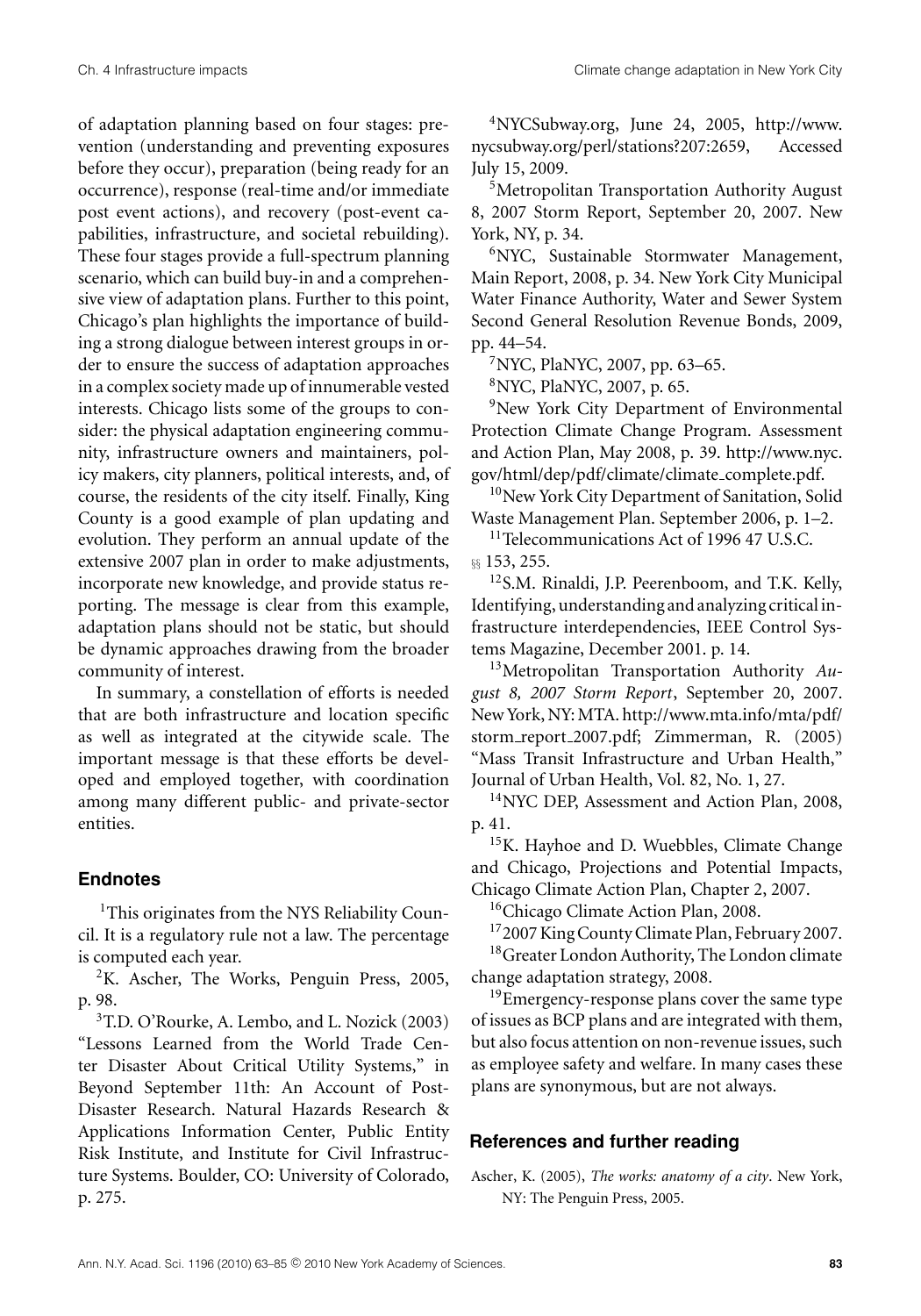- Chicago Climate Action Plan, Chicago Climate Task Force, 2008.
- Chicago Climate Action Plan, *Chicago Area Climate Change: Quick Guide,* Edited by Julia Parzen, March 2008.
- Chicago Climate Action Plan, *Climate Change Adaptation Summary,* Preliminary Draft Report, April 2008.
- City of New York (April 2007), *plaNYC*. *A greener*, *greater, NY*. *Energy*. http://www.nyc.gov/html/planyc2030/ downloads/pdf/report\_energy.pdf
- City of New York (April 2007), *plaNYC*. *A greener*, *greater, NY*. *Transportation:* http://www.nyc.gov/html/ planyc2030/downloads/pdf/report\_transportation.pdf
- City of New York (April 2007), *plaNYC*. *A greener, greater,* NY. *Water*.
	- Water (supply): http://www.nyc.gov/html/planyc2030/ downloads/pdf/report\_water\_network.pdf

Water (quality): http://www.nyc.gov/html/planyc2030/ downloads/pdf/report\_water\_quality.pdf

- Deltacommissie (2008), *Working together with water*. http:// www.deltacommissie.com/doc/deltareport\_full.pdf
- Greater London Authority (2008), *The London climate change adaptation strategy*. Summary draft report. London, UK: Greater London Authority, August.
- Jacob, K.H., N. Edelblum, and J. Arnold, (2001), *Risk increase to infrastructure due to sea-level rise, MEC Regional Assessment, New York: Columbia University*. http://metroeast climate.ciesin.columbia.edu/reports/ infrastructure.pdf
- Jacob, K.H., V. Gornitz, and C. Rosenzweig, (2007), *Vulnerability of the New York City metropolitan area to coastal hazards, including sea-level rise: inferences for urban coastal risk management and adaptation policies, in managing coastal vulnerability,* edited by L. McFadden, R.J. Nicholls, and E. Penning-Roswell, Amsterdam: Elsevier, pp. 61–88.
- Jacob, K., C. Rosenzweig, R. Horton, *et al.*, (2008), *MTA adaptations to climate change—a categorical imperative*. New York, NY: MTA, October. www.mta.info/ environment
- Karl, T.R., J.M. Milillo, and T.C. Peterson, eds. (2009), *Global climate change impacts in the United States*. Cambridge, MA: Cambridge University Press, 2009. p. 65. http://globalchange.gov/publications/reports/scientificassessments/us-impacts/download-the-report
- Kolben, Deborah (2004), *North River sewage treatment plant: New York, NY*. Ann Arbor, MI: University of Michigan. Environmental Justice Case Studies
- Metropolitan Transportation Authority, State of New York (2008). Available at: http://www.mta.info/mta/

network.htm, http://www.mta.info/lirr/pubs/aboutlirr. htm, http://www.mta.info/mnr/html/aboutmnr.htm

- Metropolitan Transportation Authority (2007), *August 8, 2007 Storm Report,* September 20. New York, NY: MTA. http://www.mta.info/mta/pdf/storm\_report\_2007.pdf
- Metropolitan Transportation Authority (2009), *Greening mass transit & metro regions: the final report of the Blue Ribbon Commission on Sustainability and the MTA*. New York, NY: The MTA. Climate Change chapter.
- New York City (2008), *Sustainable Stormwater Management,* Main Report. New York, NY: City of NY. December. http://www.nyc.gov/html/planyc2030/downloads/pdf/ sustainable\_stormwater\_plan.pdf
- New York City (2008), *Sustainable Stormwater Management,* Appendix. New York, NY: City of NY. December.
- New York City (September 2008), Mayor's management report. New York, NY: Mayor's Office of Operations.
- New York City Department of Environmental Protection Climate Change Program, DEP Climate Change Task Force (2008), "Assessment and Action Plan, Report 1," New York, NY: NYC DEP, May.
- New York City Department of Environmental Protection (2008), *Climate Change Program. Assessment and Action Plan, May*. http://www.nyc.gov/ html/dep/pdf/climate/climate complete.pdf
- New York City Department of Sanitation, *A comprehensive solid waste management plan for the City of New York and final generic environmental impact statement*. August 1992.
- New York City Department of Sanitation, *Solid waste management plan*. September 2006. http://www.nyc. gov/html/dsny/html/swmp/swmp.shtml
- New York City Municipal Water Finance Authority, Water and Sewer System Second General Resolution Revenue Bonds, Adjustable Fiscal 2010 Series CC (CUSIP #64972FK62), December 11, 2009. http:// nycbonds.org/NYW/pdf/2010/NYW 2010 CC.pdf
- New York Power Authority, "Facilities," http://www. nypa.gov/facilities/default.htm
- New York State Department of Public Service Office of Communications, *Network reliability After 9/11,* Nov. 2, 2002. http://www.dps.state.ny.us/DPS-NetworkReliabilityRpt.pdf
- NJ Transit, Department of Strategic Planning and Management (2007), *NJ transit facts at a glance, FY 2006*. Available at: http://www.njtransit.com/ pdf/an factsataGlance FY.pdfand http://www.njtransit. com/tm/tm servlet.srv?hdnPageAction=AboutNJTTo.
- New York City Panel on Climate Change. 2010. *Climate Change Adaptation in New York City: Building a Risk*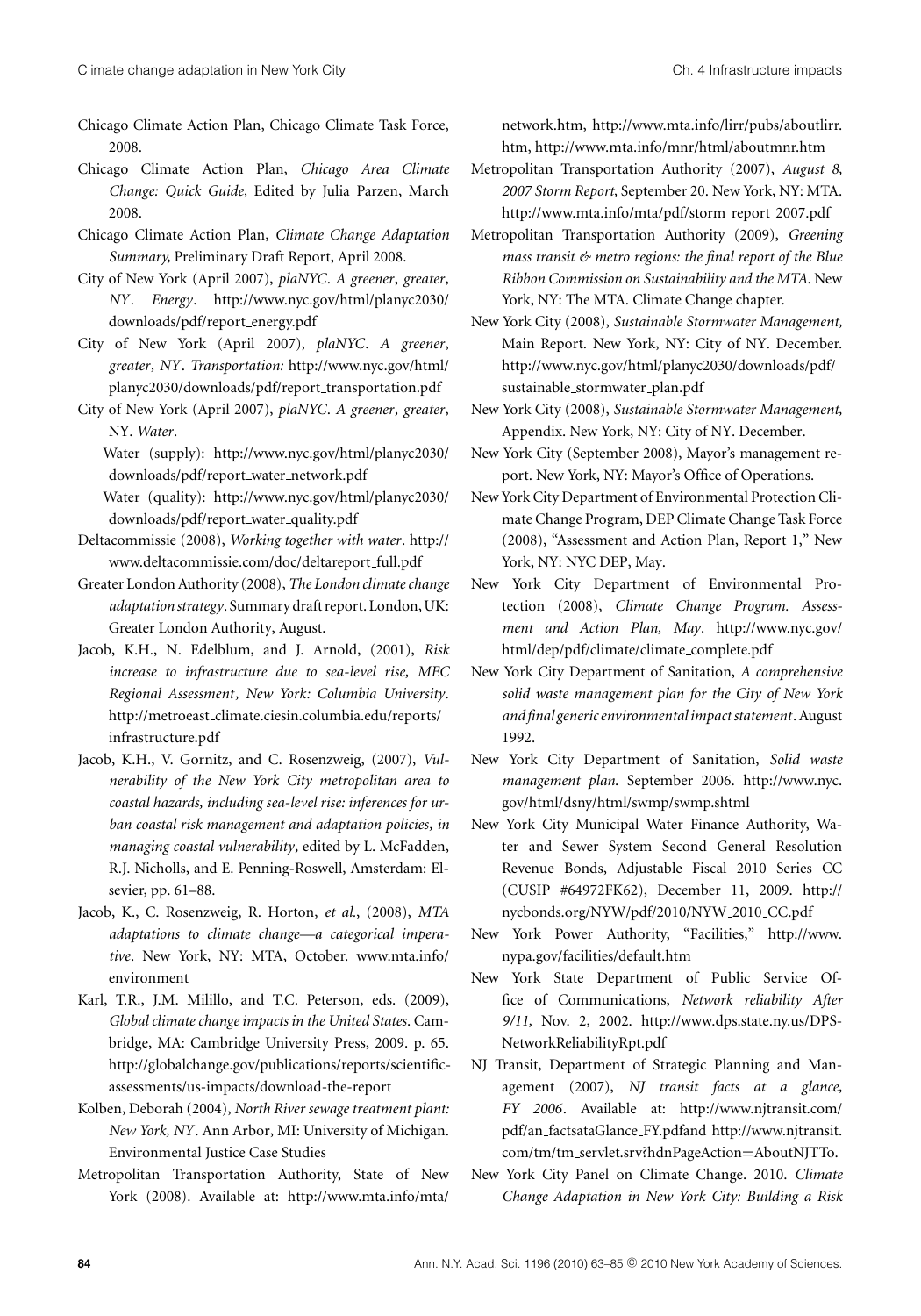*Management Response*. C. Rosenzweig & W. Solecki, Eds. Prepared for use by the New York City Climate Change Adaptation Task Force. *Annals of the New York Academy of Sciences*, 2010. New York, NY.

- O'Rourke, T.D., A. Lembo, and L. Nozick, (2003), "Lessons learned from the World Trade Center disaster about critical utility systems," in beyond September 11th: an account of post-disaster research. Natural Hazards Research & Applications Information Center, Public Entity Risk Institute, and Institute for Civil Infrastructure Systems. Boulder, CO: University of Colorado, pp. 269–292.
- Parzan, J. (2008), *Lessons learned: creating the Chicago Climate Action Plan*. October. Chicago, IL: City of Chicago Department of Environment. www. chicagoclimateaction.org
- Port Authority of NY and NJ (2008), *New York: PANYNJ*. Available at: http://www.panynj.gov/ CommutingTravel/path/html, http://www.panynj.gov/ CommutingTravel/path/html/map.html
- Rinaldi, S.M., J.P. Peerenboom, and T.K. Kelly, (2001), Identifying, understanding and analyzing critical infrastructure interdependencies, *IEEE Control Systems Magazine,* December, pp. 11–25.
- Rosenzweig, C., R. Horton, D.C. Major, V. Gornitz, *et al.*, (2007), *Climate component, in Metropolitan Transportation Authority,* August 8, 2007 Storm Report, September 20.
- Rosenzweig, C., D.C. Major, K. Demong, *et al*., 2007: Managing climate change risks in New York City's water system: Assessment and adaptation planning. *Mitig. Adapt. Strategies Global Change,* 12, DOI 10.1007/s11027-006- 9070-5, pp. 1391–1409.
- Savonis, M.J., V.R. Burkett, and J.R. Potter (2008), *Impacts of climate change and variability on transportation systems and infrastructure: Gulf Coast study, phase I*. U.S. Climate Change Science Program, Synthesis and Assessment Product 4.7, March.
- Schrank, D. and T. Lomax, (2009), *Urban area mobility 2009,* College Station, TX: Texas Transportation Institute, July, p. 22 and 24 respectively.
- Suarez, P., W. Anderson, V. Mahal, *et al.*, (2005), "Impacts of flooding and climate change on urban transportation: a system wide performance assessment of the Boston metro area," Transportation Research Part D 10, 231– 244.

Telecommunications Act of 1996 47 U.S.C. §§ 153, 255.

Transportation Research Board, Division on Earth and Life Studies (2008), *Potential impacts of climate change on U.S. transportation: special report 290*. The National Academy of Sciences, Washington, DC. http://onlinepubs.trb.org/onlinepubs/sr/sr290.pdf

- U.S. Army Corps of Engineers, Federal Emergency Management Agency, National Weather Service, NY/NJ/CT State Emergency Management (1995), "Metro NY hurricane transportation study, interim technical data report," New York: FEMA, November.
- U.S.-Canada Power System Outage Task Force (2004), Final report on the August 14th 2003 blackout in the United States and Canada: causes and recommendations, The Task Force, April.
- Zimmerman, R. (1996), "Global warming, infrastructure, and land use in the metropolitan New York Area: prevention and response," in The Baked Apple? Metropolitan New York in the Greenhouse, edited by D. Hill. New York, NY: *New York Academy of Sciences*, pp. 57–83.
- Zimmerman, R. (2003a), "Global climate change and transportation infrastructure: lessons from the New York Area," in the potential impacts of climate change on transportation: workshop summary and proceedings, Washington, DC: U.S. DOT (Center for Climate Change and Environmental Forecasting) in cooperation with the U.S. EPA, U.S. DOE, U.S.GCRP, pp. 91–101.
- Zimmerman, R. (2003b), "Public infrastructure service flexibility for response and recovery in the September 11th, 2001 attacks at the World Trade Center," in *Beyond September 11th: an Account of Post-disaster Research.* Natural Hazards Research & Applications Information Center, Public Entity Risk Institute, and Institute for Civil Infrastructure Systems. Boulder, CO: University of Colorado, pp. 241–268.
- Zimmerman, R. (2005), "Mass transit infrastructure and urban health," *Journal of Urban Health,* Vol. 82, No. 1, pp. 21–32.
- Zimmerman, R. and M. Cusker, (2001), "Institutional decision making," Chapter 9 and Appendix 10 in *Climate Change and A Global City: the Potential Consequences of Climate Variability and Change.* Metro East Coast, edited by C. Rosenzweig and W. D. Solecki. New York, NY: Columbia Earth Institute and Goddard Institute of Space Studies, pp. 9–1 to 9–25 and A11-A17.
- Zimmerman, R. and C.E. Restrepo, (2009), "Analyzing cascading effects within infrastructure sectors for consequence reduction," IEEE International Conference on Technologies for Homeland Security, HST 2009, May.
- Zimmerman, R. and J.S. Simonoff (2009), "Transportation density and opportunities for expediting recovery to promote aecurity," *Journal of Applied Security Research,* Vol. 4, pp. 48–59.